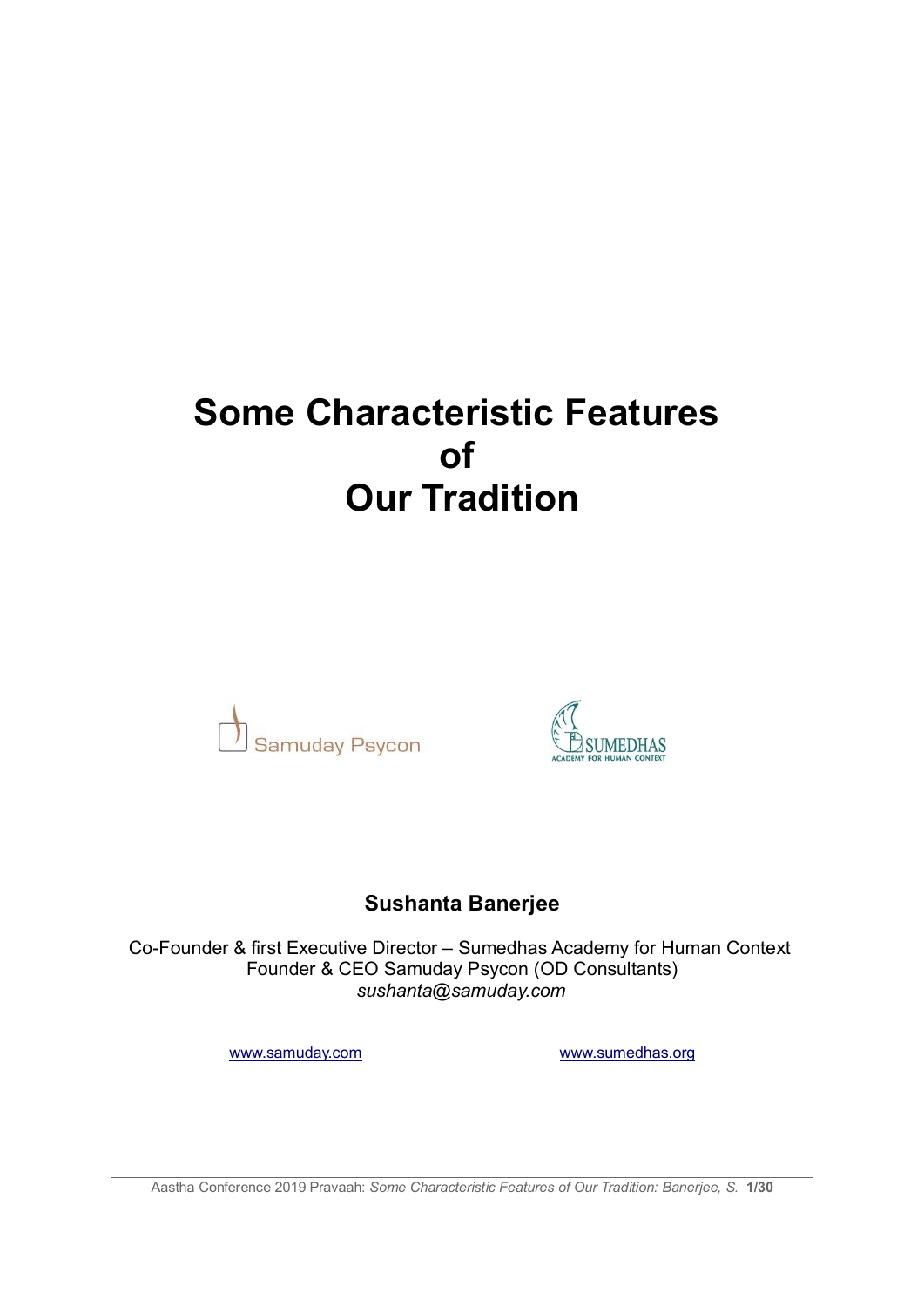## **Some Characteristic Features of Our Tradition**

#### **Abstract**

Process Work has acquired several 'rupas'. All these have a great deal in common especially at the intent level and yet have distinctive features characterising their working. The traditions are distinct in terms of their axioms and methods. These constitute the tradition.

We, process workers in Sumedhas and Aastha share our original tradition dating back to the early 90's. The origin was nucleated in 1978 and chiefly anchored by the late Prof. Pulin Garg. He emphasised "no books" but advised reading of history, mythology and literature instead and emphasised the reality that process work is heavily influenced by the culture. He brought in several Indian tools as well as techniques originating in Indian literature and tradition. His Key emphasis was on studying, understanding and intervening in human processes through persistent practice.

This essay is an attempt to outline the nature of this tradition that based itself in Indian thought in that at the core it subscribed to the idea that reality is not only that which is manifest but consists as well of the unmanifest and the manifesting. This is completely opposite to the western definition which takes reality as that which is manifest. The tradition's emphasis is on being human. This tradition recognises and works with the idea that the self is infinite.

This essay goes on to outline some of the assumptions about the nature of man, the nature of phenomena and the nature of reality. It goes on to state a few distinctive activities of this tradition that centrally subscribes to an existential view of man, nature of existence and the world.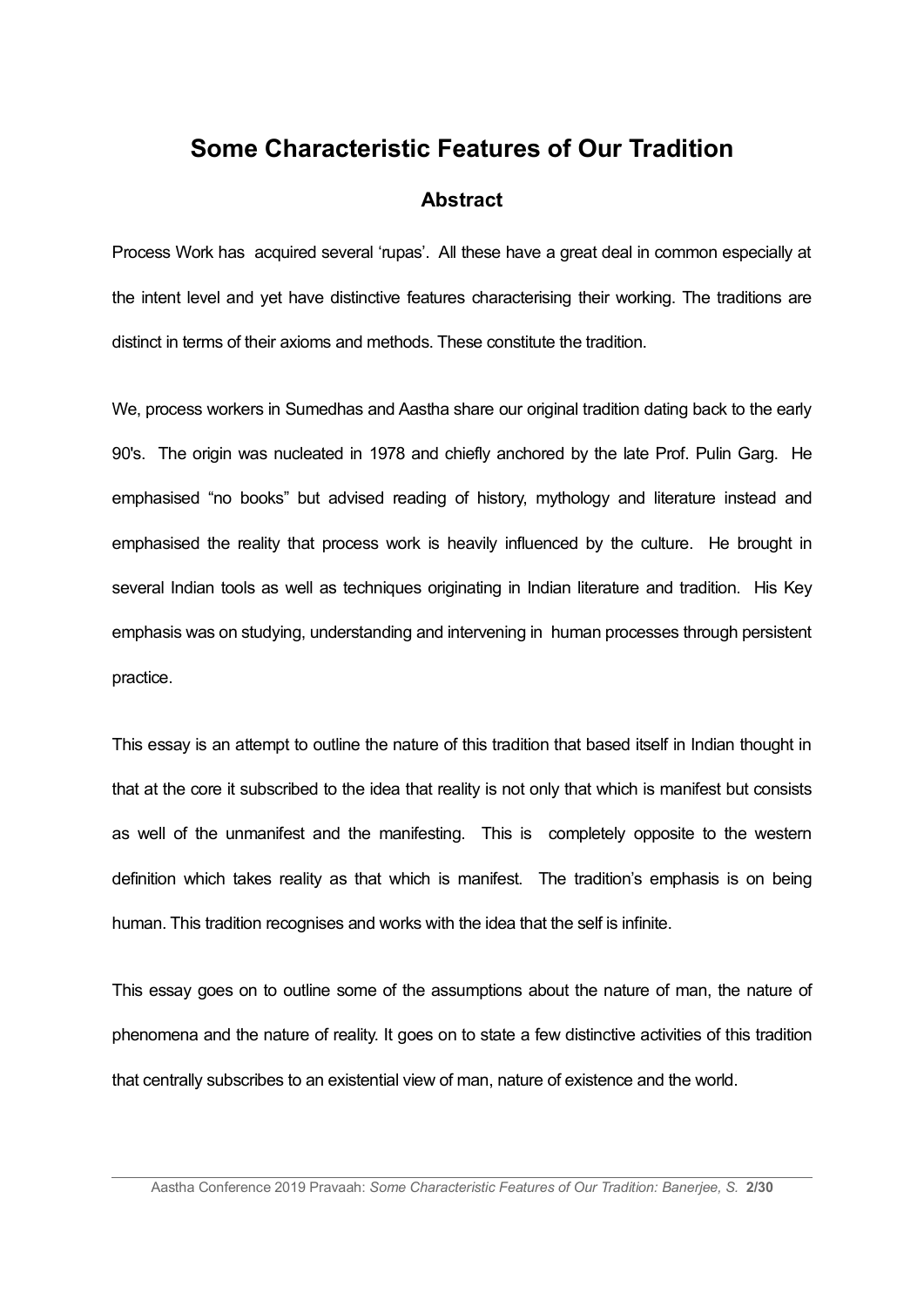# **Some Characteristic Features of Our Tradition**

#### **A. Prologue 4**

Where am I with 'Our Tradition' 4 My entry into Process Work and our Tradition 5 The Beckoning to Process Work 6 Open sesame! Onwards to New Vistas 7 Intuition guides me 8

#### **B. Characteristic Features of our Tradition as reflected in our Labs for Personal growth 10**

Scope of this statement 10

Aims and Objective of this Essay: The 'Change/Preserve' Dilemma of a given tradition 11

| The Characteristic Features<br>12<br>The Nature and Objective of the lab space<br>12<br>The Nature of Reality<br>- 13<br>The Nature of Man<br>14<br>The Nature of Phenomena<br>15           |                                                                     |
|---------------------------------------------------------------------------------------------------------------------------------------------------------------------------------------------|---------------------------------------------------------------------|
| Three Levels of Engagement/Inquiry<br>Normative Level<br><b>Existential Level</b><br>Phenomenological level                                                                                 | 16<br>16<br>16<br>16                                                |
| Intelligence of the Body 17                                                                                                                                                                 |                                                                     |
| Being, Becoming and Belonging                                                                                                                                                               | Three Spheres of the Phenomena of the Self and Identity<br>18<br>18 |
| Infiniteness, the Cosmos in us. 19                                                                                                                                                          |                                                                     |
| Distinctive classes of activities 19<br>The Alter Ego 19<br>Rituals as an Epistemological Tool in Existential Exploration<br>20<br>Drama, story telling, space exercises and solitude<br>21 |                                                                     |
| C. Concluding statement 22                                                                                                                                                                  |                                                                     |
| What is Reality, what is a Human Being 22                                                                                                                                                   |                                                                     |
| <b>Future Directions</b>                                                                                                                                                                    | 23                                                                  |
| D. Epilogue 26                                                                                                                                                                              |                                                                     |
| E. Endnotes 28                                                                                                                                                                              |                                                                     |
| References<br>28                                                                                                                                                                            |                                                                     |
| <b>Further Readings</b>                                                                                                                                                                     | 28                                                                  |
| Acknowledgments                                                                                                                                                                             | 30                                                                  |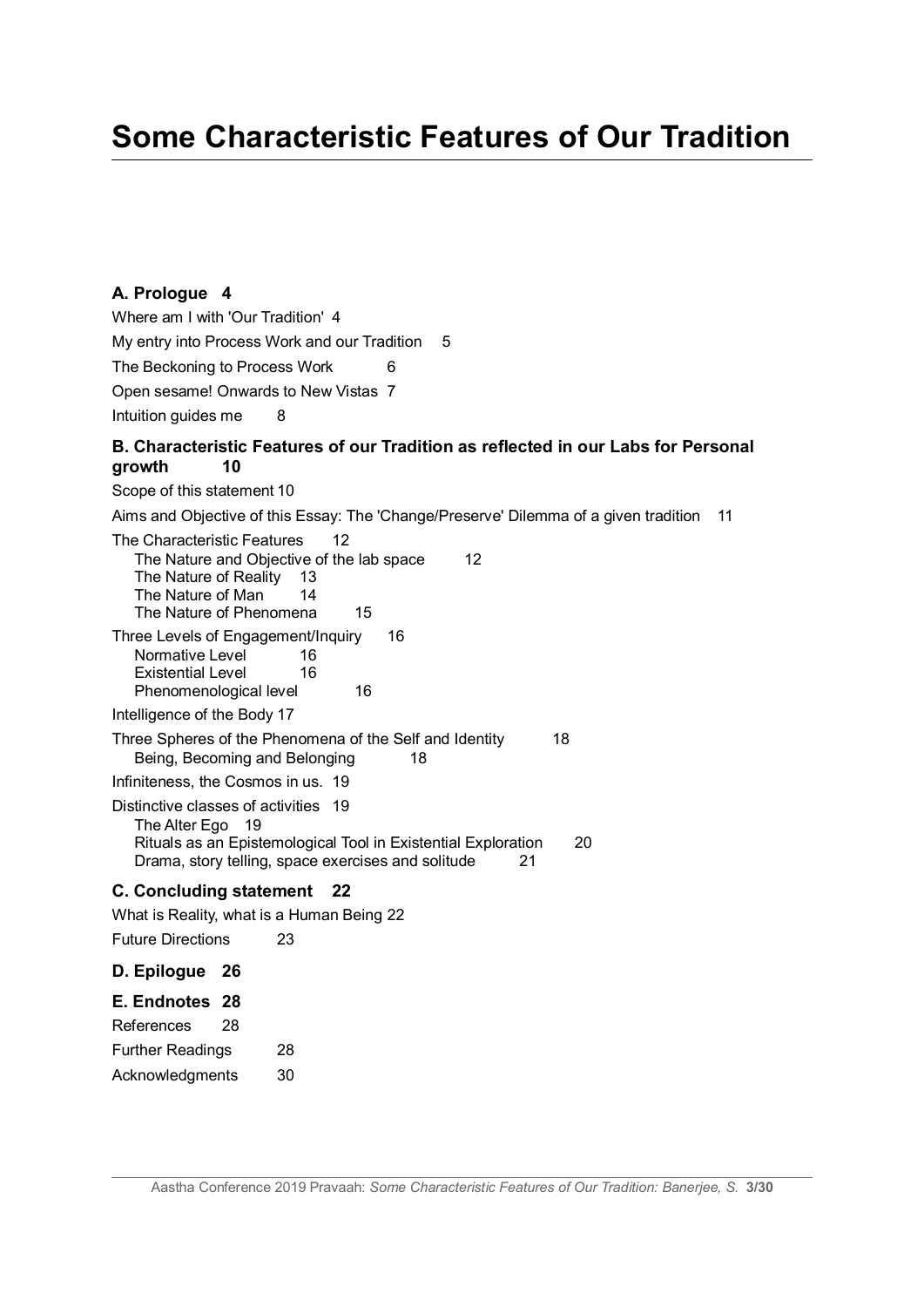# **Where am I with 'Our Tradition'**

The need to write about process work comes with an intertwined opposition, a contradiction as it were. By definition, process work deals with experience and action using knowledge from the social sciences. All these are multidimensional. How can experience be written about except by reducing the multi-dimensional to only a two-dimensional, linear presentation. The only way out is in fact to begin with a statement of my own position. This acknowledges a cardinal reality of process work itself and that is, that process work is essentially an enterprise in subjectivity, judiciously balanced and supported by empirical data.

I begin this essay thus with my story of entry and subsequent immersion in process work. I will then go into the agreed upon topic and that is, characteristic features of the tradition that Aastha and Sumedhas share. The reader may, if so desired, skip the Prologue and go directly to the next section.

In order to talk about the distinctive features of this tradition, it might be very interesting and useful to develop a comparative chart as it were, between the several traditions of process work available today. I hope this essay will give birth to such an exercise that will require the participation of representative holders of each tradition. I am restricting myself in this essay to articulating what I see are the distinctive features of our tradition. In all fairness each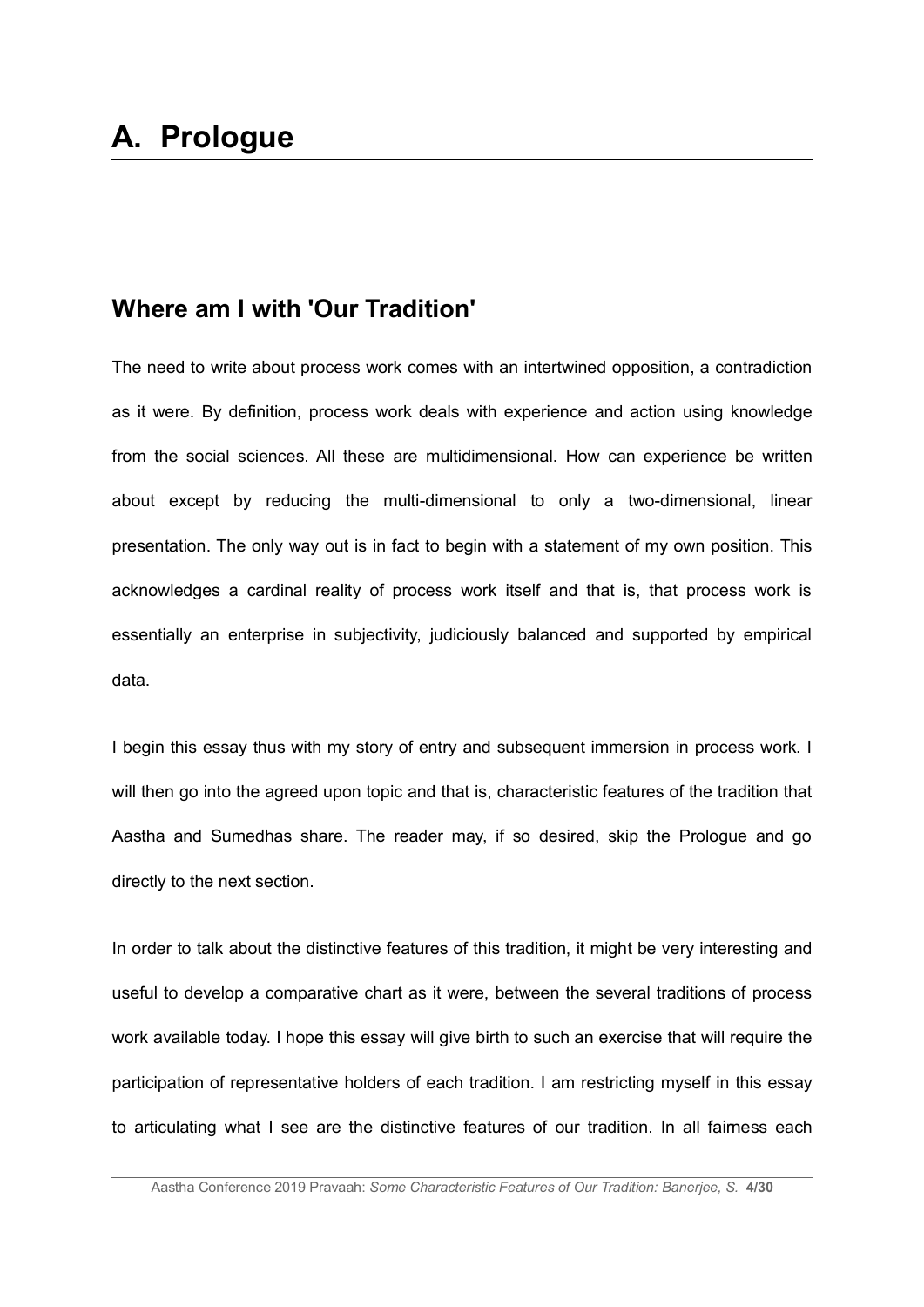tradition must be represented and vocalised by members of that tradition. Gathering material on the other traditions would require a much larger exercise and will likely span a much longer time than the few months which it has taken for this exercise to materialize. I have therefore in this essay restricted myself to articulate our tradition. I cannot take myself as the sole holder of our tradition. I hope this essay will provoke many others of the holders to come up with other facets and better expositions than have materialised here. In fact if we were to embark on such an exercise we are likely to set off a fountain of innovation.

### **My entry into Process Work and our Tradition**

My formal education had given birth to the firm view that if everybody in the world were to be as objective as I believed I was, then mankind would surely reach its goal of utopia. This utopia was nothing other than the Reader's Digest and Life magazine picture perfect packaged view of the US, Europe, Canada, Australia, New Zealand societies. Sitting here in India, it was impossible to see the underbelly of these societies. The redeeming feature however were writers like Aldous Huxley (Brave New World), short stories by Somerset Maugham and other writers that were challenging the synthetic utopia of the European culture and society. Needless to say, there was widespread indoctrination of low self-worth as Indians. The ethical frames to be adopted/aspired towards were like the white, Anglo-Saxon, Protestant/Fabian Socialist/Post-Victorian/ Post-Modern ones. As an individual, I used to find this repugnant but knew no way of finding my way out of this collective self-hate. One simple statement of protest was my preference for Indian dress on formal occasions and rejection of suits and ties.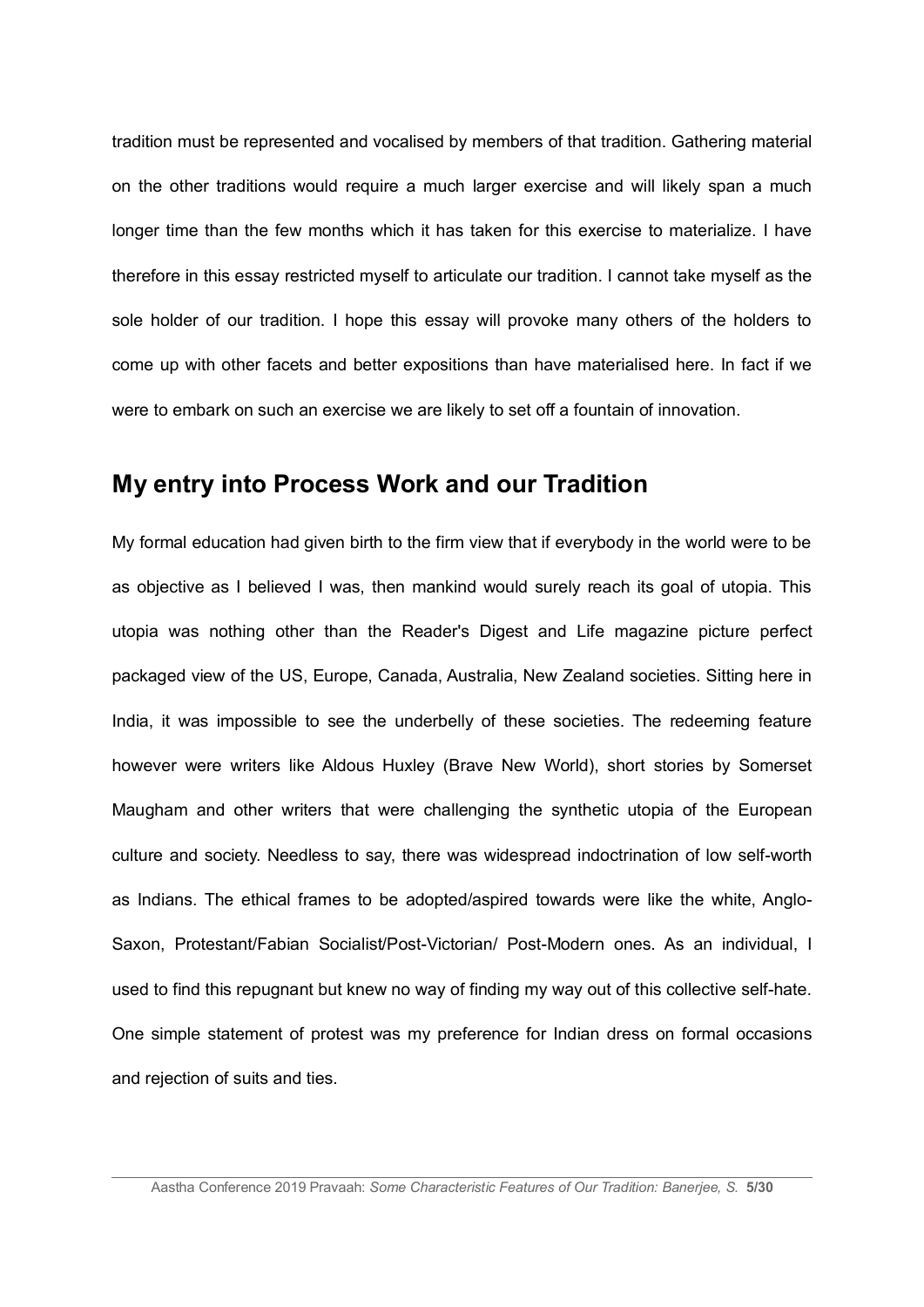In this dispensation, 'peace' meant maintenance of status quo and 'change' meant improved versions – more of the same. Any opposition was called rebellion. Behaviour was mostly guided by form and (in today's language, political correctness) a context in which authority figures acquired God-like stature and power. My idealism inspired by Swami Vivekananda, had become progressively muted as I moved beyond adolescence. Any verbalization of the same invited jeering and ridicule from peers and friends.

At an individual level, I found myself holding huge amounts of accumulated resentment and resistance to 'that which is'. Rebellious and isolated, I took refuge in my talents and hobbies. These brought their due rewards but didn't make me any happier.

The nature of the experience when I look back was, a huge gap between what I was experiencing and what I was told to experience. This pathos had taken the wind out of my sails. Ideals such as making India strong, becoming an innovative designer had all taken a nosedive and crashed into the dreary sands of what I perceived as apathetic, uninvolved adults who seemed to be invested wholly and solely to pay, position and power. This included on a significant scale, most of the teachers I had encountered till then.

## **The Beckoning to Process Work**

Deflated and nearly hopeless, I had resigned to the repeated experience of being misunderstood by adults, nine out of ten times. My hope in my future had dimmed to dangerously low levels. That is when I bumped into an adult who was going to become the biggest influence in my life for the next twenty-five years. He was a short, dark, bundle of energy, witty, insightful, extremely sensitive person who spoke with a Californian West UP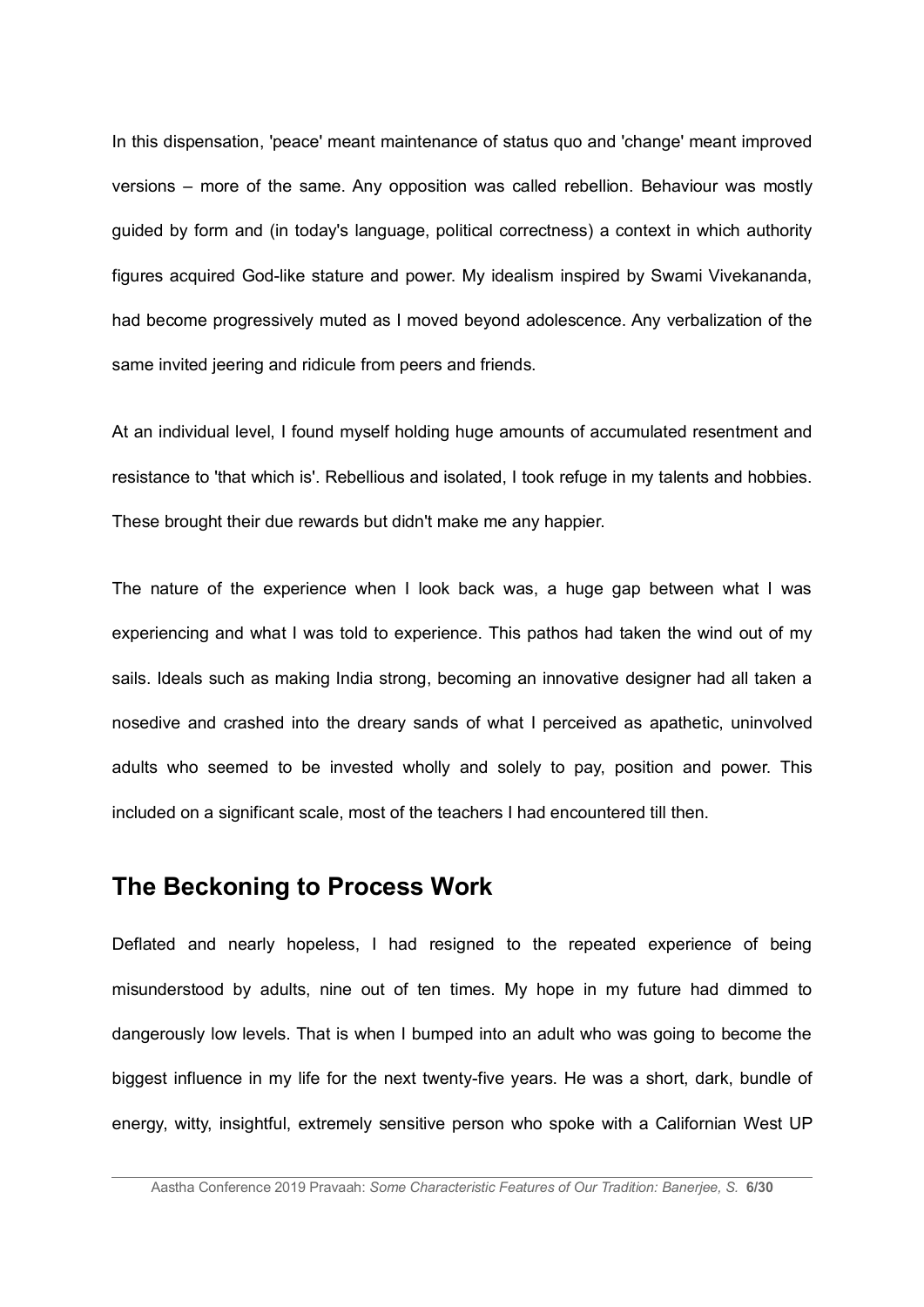accent, often wearing Indian dress to class and sharing a smoke with students. In the early days at IIM Ahmedabad, it was customary for all professors during the induction days, to invite the new students with 'come and visit, whenever you want', which would usually be followed by 'oh, not today, let's try tomorrow.' Pulin on the other hand, not only gave and stuck to appointments faithfully, but he invested in-depth, quality time, including taking some of us through serious psychological tests with extremely helpful feedback sessions. At last, I encountered an adult who was worth looking upto, not only from a distance, but also from close quarters, with whom it seemed possible to strike up a friendship. His candour and stout upholding of the importance of experienced reality vs constructed reality resonated loudly in my heart along with his strong feelings for India. This was the main beckoning for me towards process work.

## **Open sesame! Onwards to New Vistas**

The period following my first lab as a participant (Mount Abu, Summer 1971) while a student at IIMA was building up to a huge change in my innerworld of perceiving "reality". It started with small incidents that occurred fairly frequently over a period of about six months. I began to, in a very matter of fact way, predict events that were to take place in the near future. I knew the results of a the cricket Test series before the team travelled out (India's first Test series victory overseas, the Ajit Wadekar led team beat England  $2 - 1$ , 1971). Prescient awareness of mundane events became commonplace for me, like who I would meet at the hostel dining room for breakfast, what the conversation will contain, and then, one tragic event – the demise of a friend from a completely unexpected pathology – he was incidentally a top class athlete on the campus! There also were several experiences of telepathy, later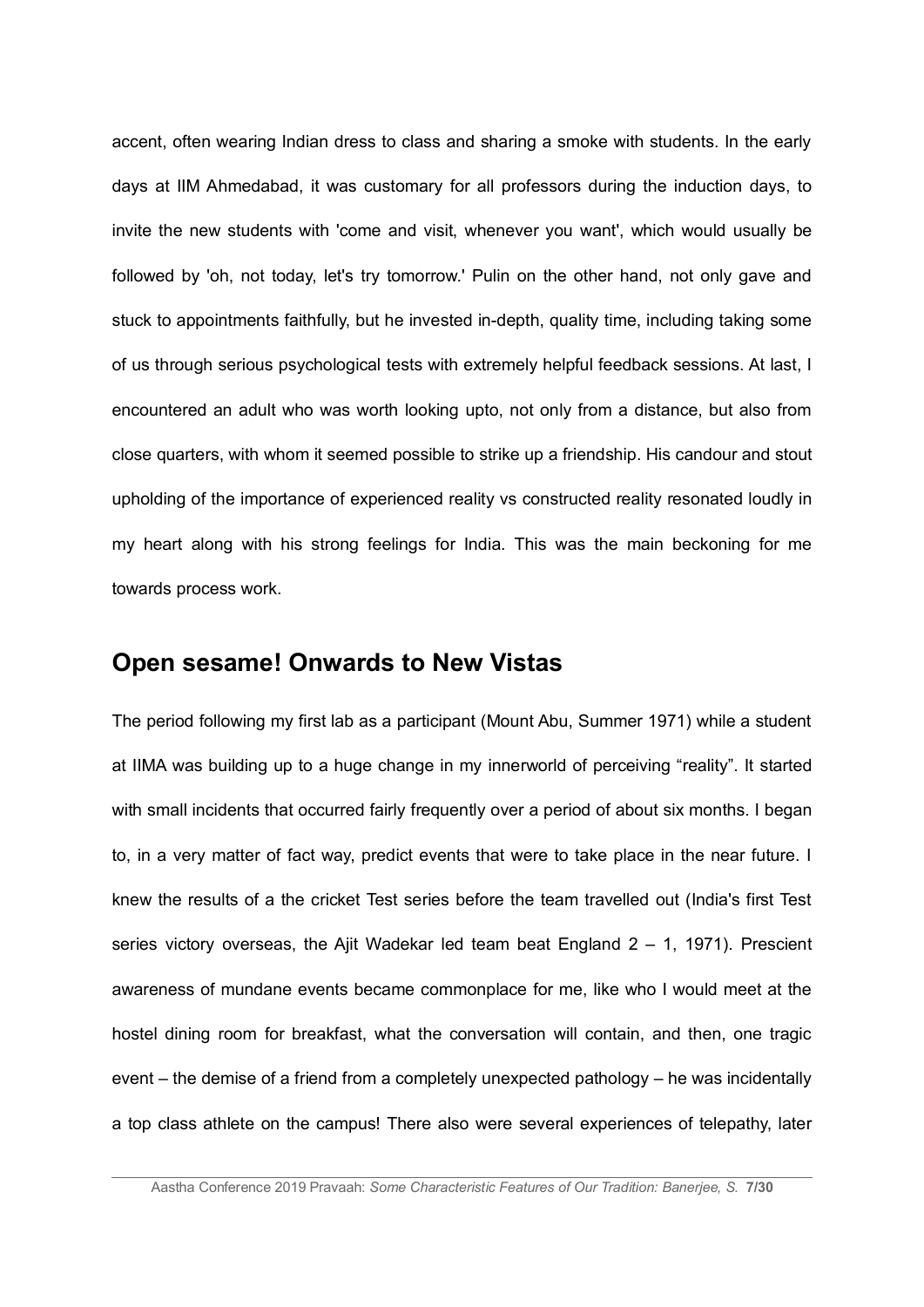verified over the telephone and letters. I began to wake up to the startling recognition that the universe was far more than what I had "seen" till then. That there are levels of existence that make a mockery of the 'objective' conception/ideal that I had aspired to and imagined worth working towards. I now knew with the certainty of my own spontaneous experience that there are multiple dimensions of existence, mostly beyond our ordinary senses. A second, no less startling, that each of us carried stresses within which when released in the lab, enhanced our performance dramatically. Performance limitations therefore were not structural but fluid and changeable. To my mind, indoctrinated with "objective" frames, this experience was pure magic. It was an experience of a huge liberation. I was drawn to the idea that I might facilitate change for myself and for others, as a calling.

My view of life stood at a brand new threshold. The ideal of an objective world had crumbled to dust revealing now a vast open vista that was waiting to be explored – the feeling was not unlike Sherlock Holmes' famous call "The game's afoot Watson"! I had been gifted a purpose in life. Later, much later I learnt that I was not the first and that this happens to resonate very strongly with the Eastern view of Existence.

My relationship with Pulin was the usual student teacher one, and when I enquired about this strange experience, his response was delightfully matter of fact "Yes such things happen to some people".

# **Intuition guides me**

I knew formal knowledge was not the way forward for me. I had to confront what was in my mind and struggle with it rather than seek and absorb new things available as knowledge.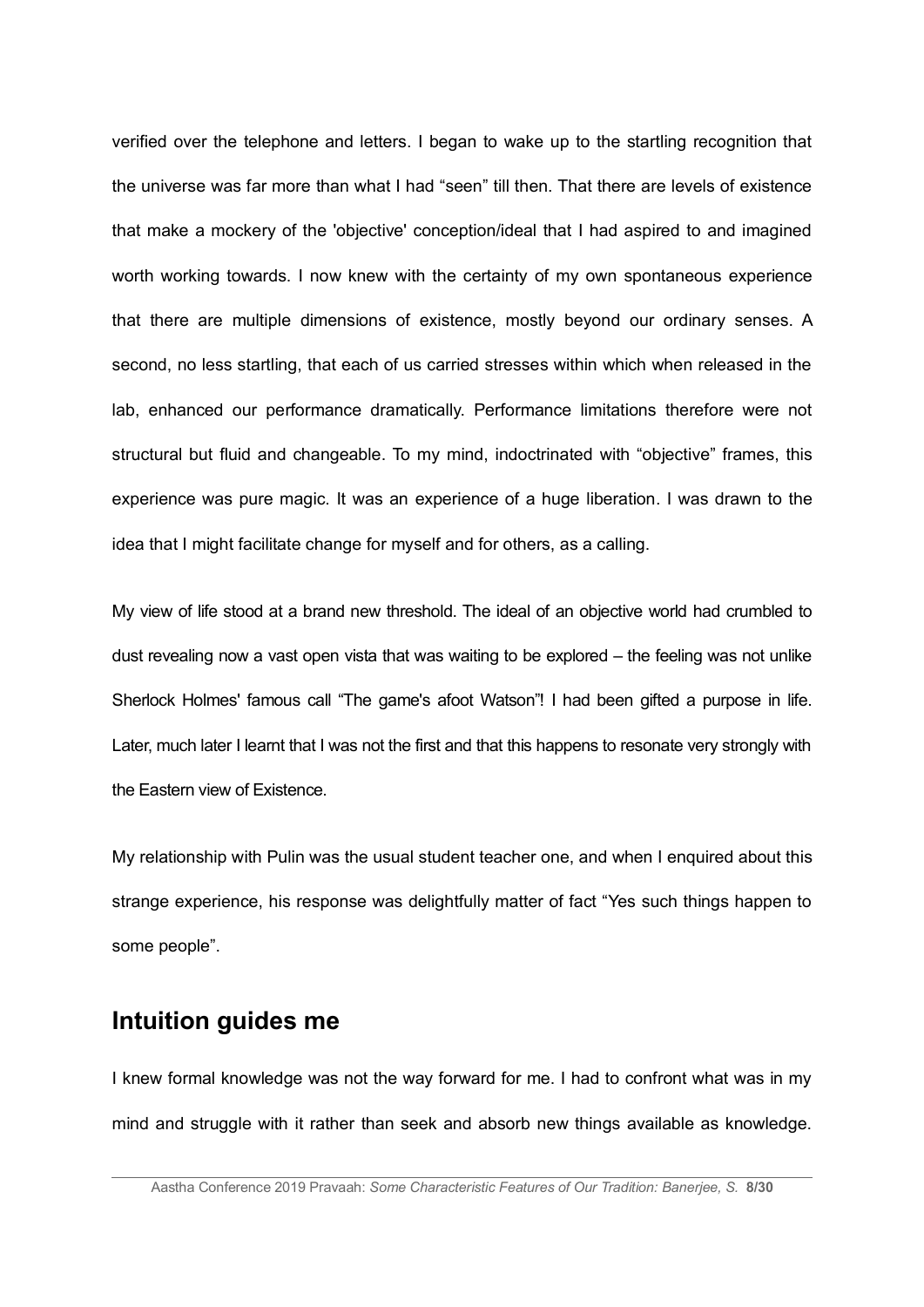The call to work as Pulin's assistant became like the rabbit-hole of entry into a new world for me. This was an opportunity that overarched everything else – family, career etc. In doing this work, I could engage with the real issues. Real issues meant the inner world of emotions, inner structures, absorbed (introjected and internalized) 'truths' – accompanied with the hellish experience of burning with and through them. The opportunity to join all the participants in going through this process/practice became my chosen way forward. This was the first stage of a sufficient utopia in my world. Of course in 1972 I took a job, not in the Corporate sector but with ISRO focused on the application of Satellite technology to be used for mass communication with villages in India. The salary was exactly half of what was on offer for me from the Corporate sector. I was looking forward to being able to continue remaining associated with Pulin and help conduct the student labs at IIMA, plus, the added bonus of being able to do "something for my country". I was deeply grateful to ISRO for not objecting. I was and still am grateful To Profs Satish Dhawan and Yash Pal for supporting academic involvements, mine as well as the organisation as a whole. The encouragement and the learning in fact helped the quality of my contribution not only to mine but also to ISRO's goals, including a prestigious UNDP "worlds best" award for a low power TV transmitter ten years later.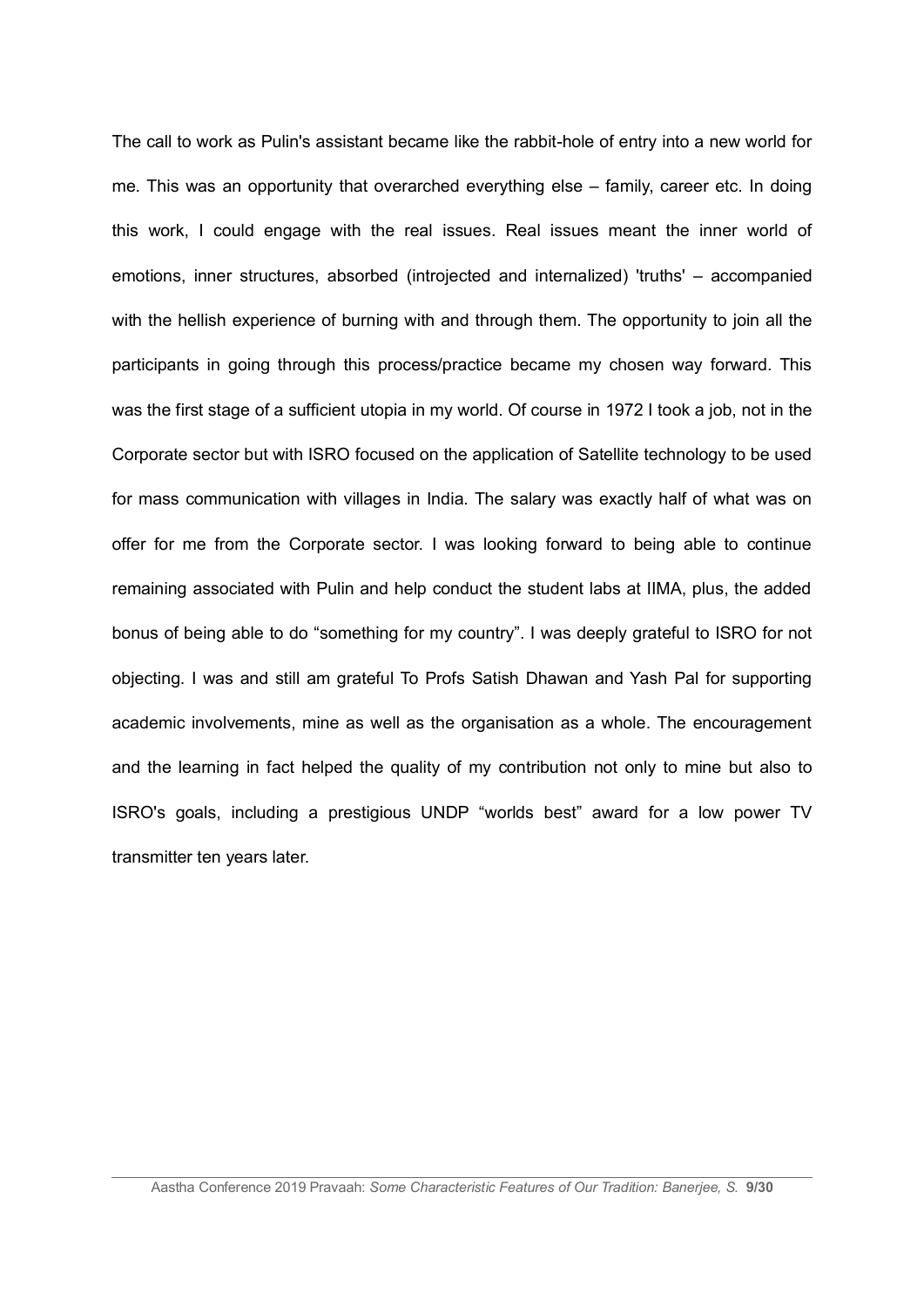# **B. Characteristic Features of our Tradition as reflected in our Labs for Personal growth**

# **Scope of this statement**

I had worked in about nine labs with Pulin between 1972 and 1975. In 1976, I joined the internship program in ISABS who kindly granted me entry directly into phase 2. The entry into the internship program of ISABS brought to light the fact that there were different kinds of process work afoot. The first lab (phase 2, week 1) was a Tavistock style small group. This was a total culture shock for me. It was followed by 2 days of introduction to Transaction Analysis that seemed like a doctor-patient conversation – diagnostic and prescriptive. Similarly I experienced structured and semi-structured exercises in the NTL tradition while working in Administrative Staff College of India, Hyderabad (1977 to 80).

Pulin's labs were very different from all these. The first cut significant difference was the level of emotionality and richness of touch. As I have stated earlier, here I will refrain from making any further comparative observations and restrict myself to our tradition (see further readings for a few examples). For whatever it would be worth, such an exercise would need to be based on even grounds with appropriate representation of all the traditions.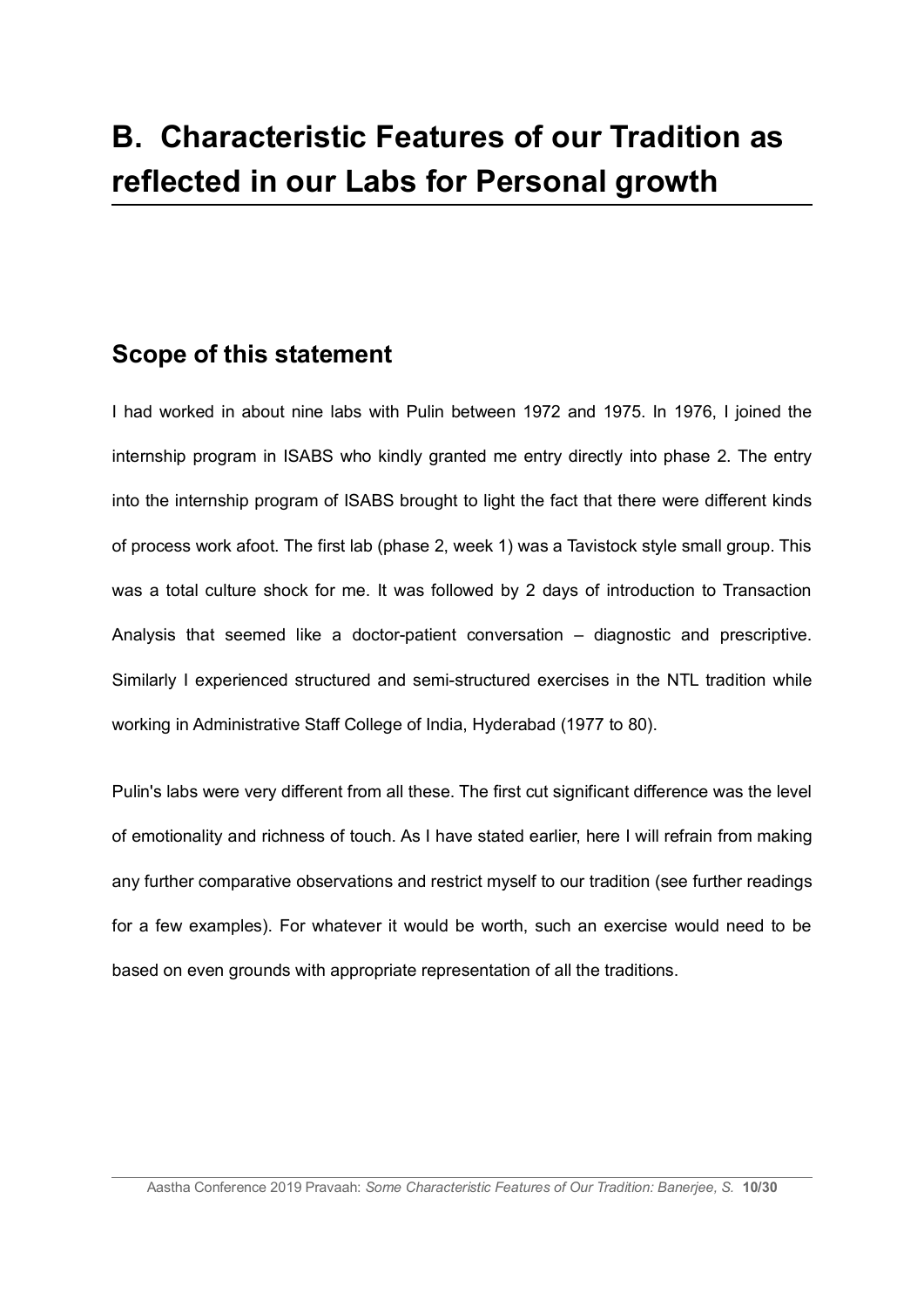# **Aims and Objective of this Essay: The 'Change/Preserve' Dilemma of a given tradition**

A tradition consists of knowledge, practices ,preferred approaches etc to form a package that is practical and in some sense proven. Over time small incremental changes as well as significant additions alterations can take place. It is also possible in some cases that the carriers of a given tradition for their own reasons believe in a "preserve the purity" mode and refrain from making any conscious change. However under all circumstances small incremental changes inevitably creep in often times unbeknownst to the carriers themselves. These changes are usually in the nature of "deletions" and when discovered usually seen as a decline. If we look at a tradition as a living entity,over time it inevitably must change, it is equally possible that restlessly new changes are brought in by the carriers giving rise to new directions. If these succeed the carriers call it innovation and experience pride and strength.

The objective of writing this essay is to strengthen the forces of innovation running within Sumedhas and Aastha. Innovation comes when there is a willingness to take chances and risk failures but persist until new successes emerge.

Awareness of the characteristic, if not distinguishing features of our tradition is likely to strengthen the impulse for innovation that always coexists with the holders of any tradition. I am therefore enumerating a few characteristic features, this is surely not comprehensive but are some of the pillars. In my own experience the innovations have come in when someone peeped and probed into the foundations of our tradition. Many seeds were lying in wait for just that drop of water and that ray of sunlight sufficient for a new birth to sprout. I am proud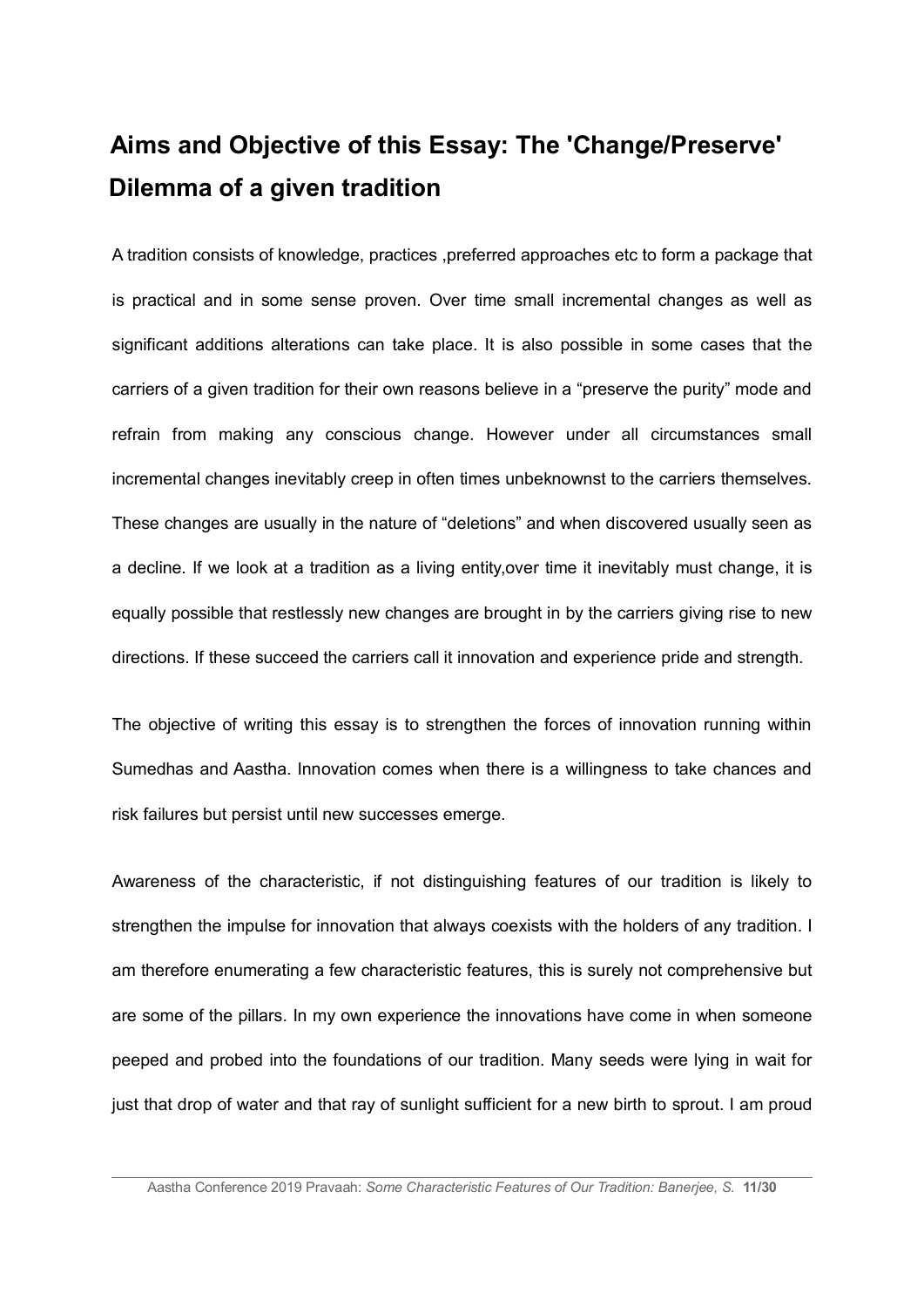to say that I have participated in, and been witness to several innovations that arose from building on the received tradition into something that is almost completely new. There was another route to the emergence of innovation – the choice to add to the tradition. This requires audacity and is extremely rewarding.

I am sure there are similar instances to be found in Aastha's work as well.

## **The Characteristic Features**

#### **The Nature and Objective of the lab space**

For our current purpose, Pulin had offered a very simple description of his labs. This is valid even today. He said, *'labs are spaces where intimate conversations can happen in a public setting.'* This has a serious implication. Being dedicated to intimate dialogues the space cannot be used for aims of 'changing' anyone. It cannot and in fact must not be used for correctional purposes and not collude with participants who might take a position of "Heres what is wrong with me, please help me change". Conversely, it is completely unacceptable for anyone in a lab to take a position "Heres what is wrong with you and I will change you".

When I asked myself once again in the recent past,why do people come to our labs? I asked myself why did I go to the first lab? Here is the answer : *People come to our labs to experience being understood*. This is beautifully if tersely stated in the Aphorisms (i) as

*The self has a call to feel alive and discover the wholeness of Existence*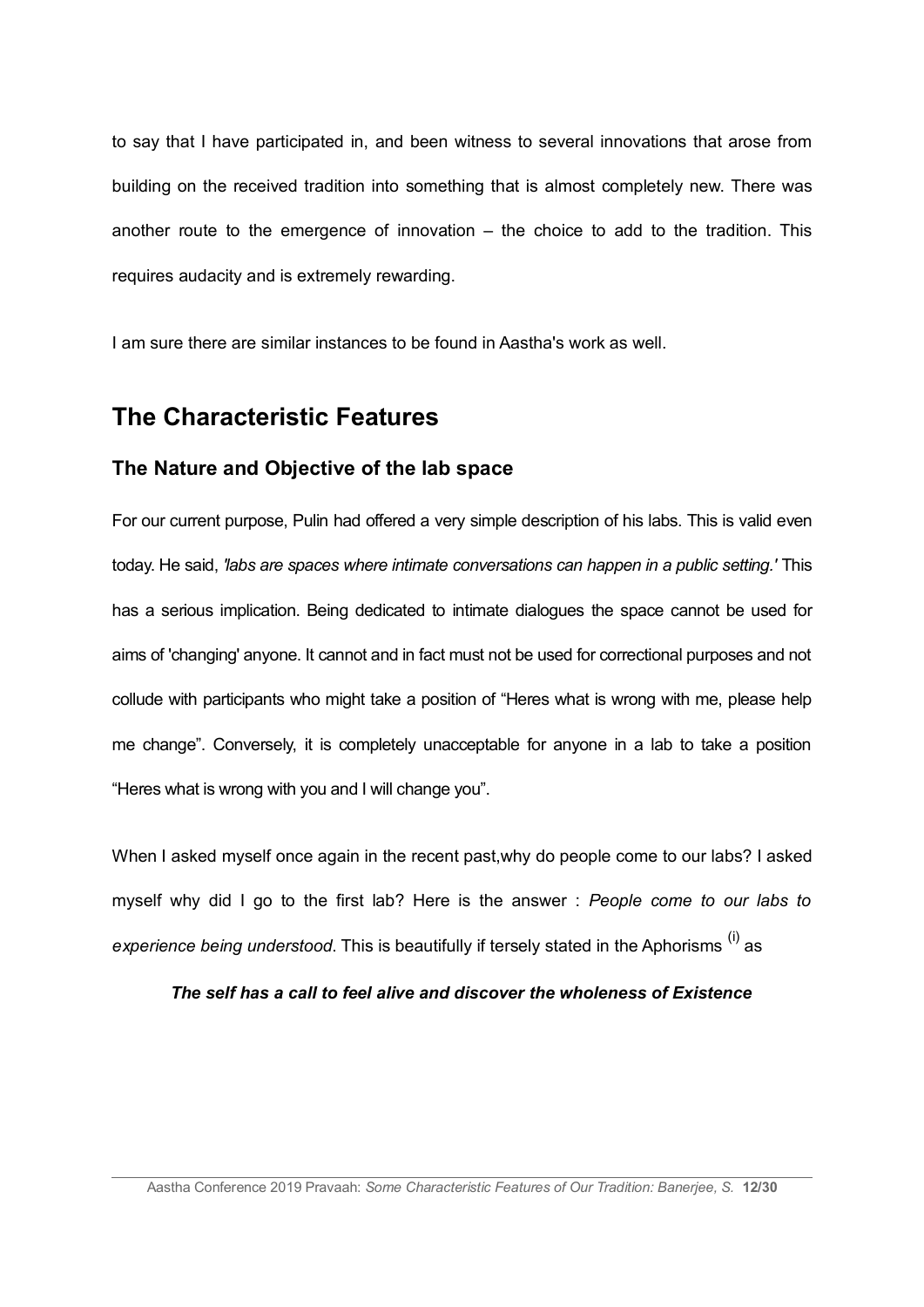#### **The Nature of Reality**

#### *Avyakta to Vyakta – from the unmanifest to the manifest to the unmanifest*

Over the years, it became clear that our tradition subscribes to the strong Eastern lines of thought beginning with the position that reality consists of both the manifest as well as the unmanifest. As such any understanding of human phenomena is incomplete unless the manifest (visible to our senses) and the unmanifest (the past and the future) are all taken into account. Human experience contains all these in every micro moment. This view thus is diametrically opposed to the position that the manifest is the only aspect of reality and it can be understood in itself <sup>(ii)</sup>. As the Bhagvad Gita, chapter 8, verse 18, expresses the Sankhya view

> *"Avyaktad vyaktaaya sarva.. Prabhaava antya hara game Ratriya game praliyante Tatra yeva avyakta sam janake"*

*"From the unmanifest, all this manifest happens forth At the beginning of the (cosmic) day (Cosmic) night comes to the same Unmanifest, they all dissolve back"*

We may at this point of time, ask the question, 'what is the nature of this observation?' Our answer quite clearly is that it is a description of the very nature of existential phenomena. It is a statement pointing to the very nature of existence in and of which human beings are participants. Here we arrive at the first, most critical distinguishing feature wherein in our tradition human phenomena are the object of study/investigation/exploration rather than promoting efforts to make human beings more 'aligned' with notions of what a human being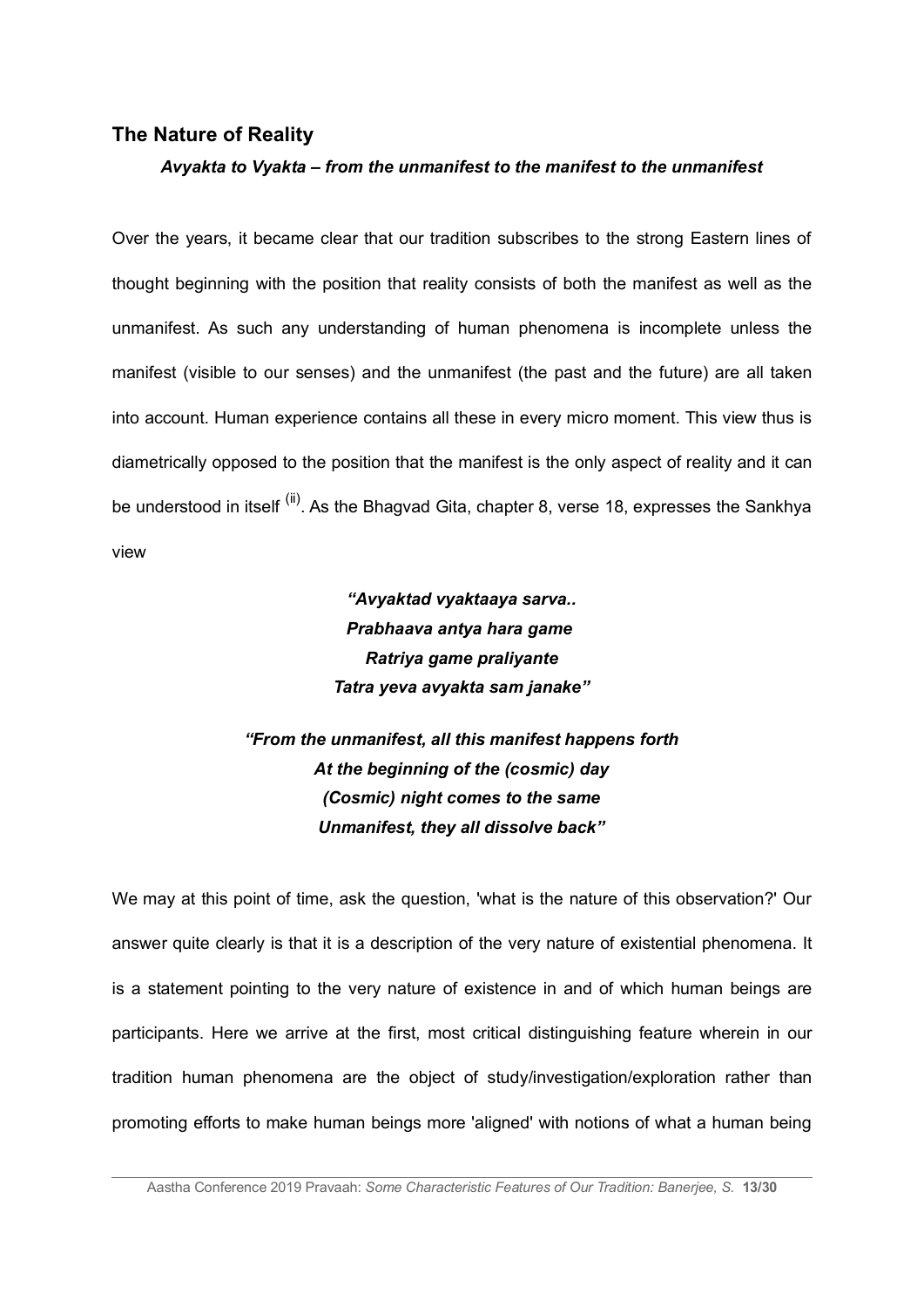ought to be like. It is wholly an existential enterprise closest to the Western tradition of existential group work most significantly threaded to the encounter groups of Will Schutz<sup>(iii)</sup> and group psychotherapy (Yalom).

#### **The Nature of Man**

The nucleus of our tradition lies in Indian thought – of the nature of reality, nature of man, and nature of phenomena. Here is a second illustration – one of the statements inherited from Pulin and very much part of our discourse is "I am in you and you are in me", has a direct resonance with the shloka

# *The wise man beholds all beings in the self and the Self in all beings, For that reason he does not (need to) hate anyone.*

… Isha Upanishad – verse 6

 The nature of man under these circumstances clearly moves far away from the idea of human beings as monadic entities. This tradition holds each human being as an infinite phenomenon representing the infinite cosmos. It then naturally follows that human beings are polyphrenic (multiple facets, many persona, each one has internalised many) and at our very basic core, each individual is constantly creating his own reality. The BinduLab creates several opportunities to explore these realities.

In his own ordinary experience a man is both an object by way of being a body, as well as a phenomenon manifested by his thoughts and actions. Curiously reminiscent of the Heisenberg principle of uncertainty isn't it?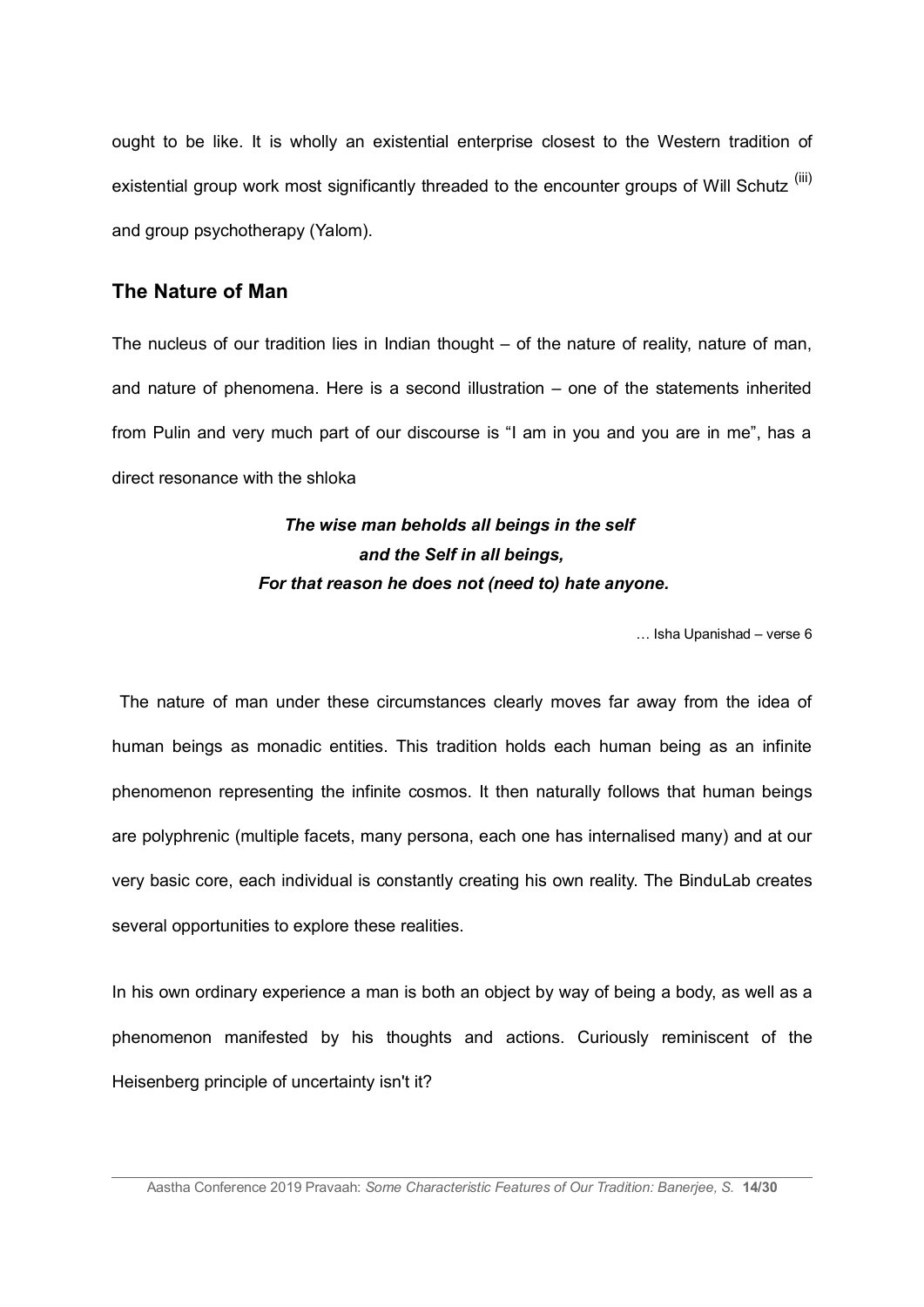#### **The Nature of Phenomena**

#### *Simultaneity of Phenomena – its all happening right now*

As noted earlier at the very beginning that experience is multidimensional. It naturally follows that so are phenomena, they too are occuring simultaneously in their multitudes at the same time and place. In our tradition therefore reductionist arguments are to be avoided instead we take on multiple phenomena all at once in order to understand the here and now.



At an ethical plane we may draw upon a folk illustration in which two words and a figure are drawn as an auspicious strength giving symbol. The two words are laabh and shubh along with a swastika

Laabh means profit, shubh means 'beneficial for all' and the swastika simply symbolises the word swa(self) + aastha (faith, grounded, reliance) = faith in oneself (and good health). All phenomena are to be simultaneously addressed. (Please also see Simultaneity by Ashok Malhotra, (www.sumedhas.org)

In the logic of simultaneity nothing can be overlooked or excluded, all phenomena, all people, all past and present are acting in simultaneity and as such must be considered at all points of time.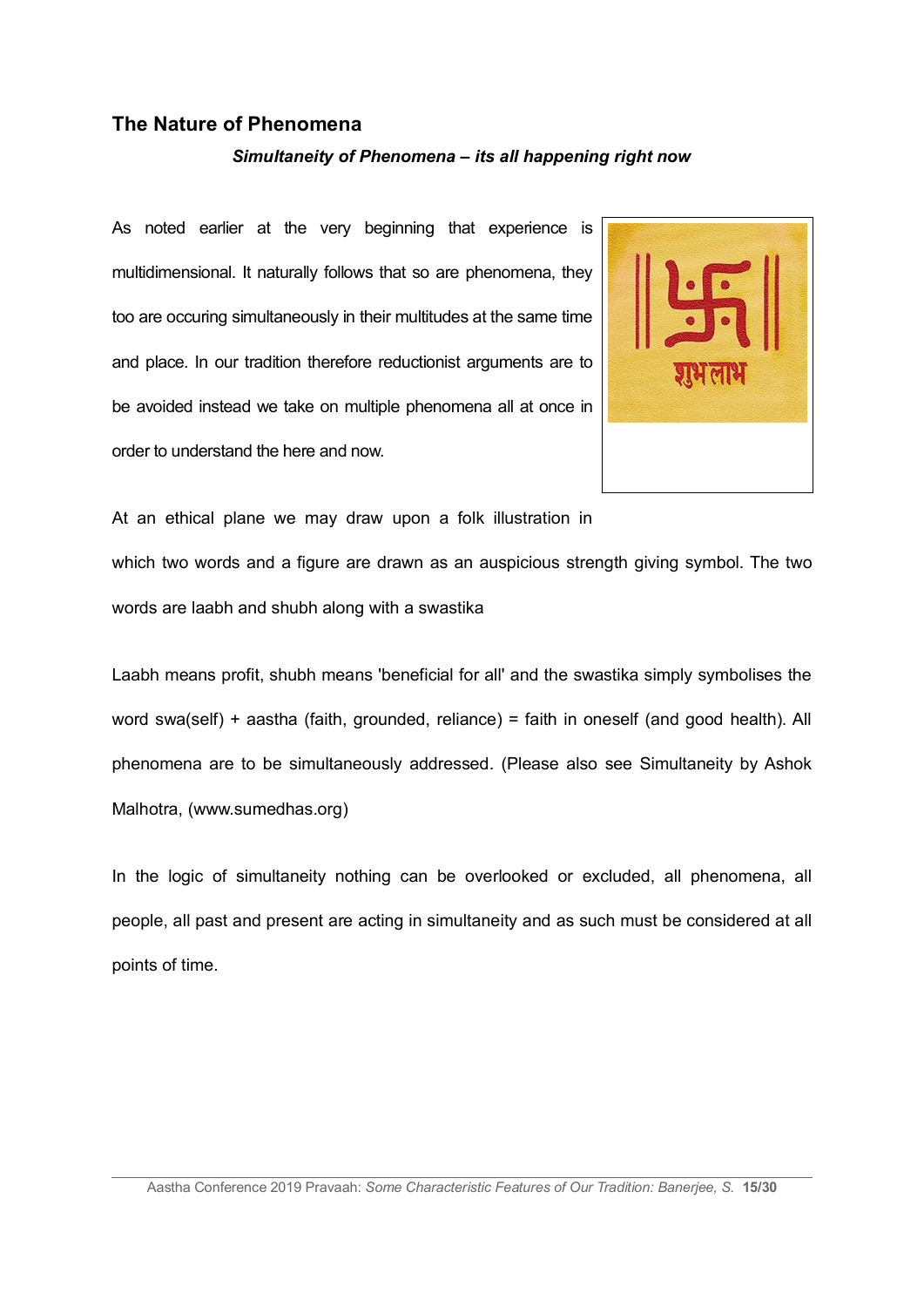# **Three Levels of Engagement/Inquiry**

In light of the above, we have then, three levels in which human phenomena unfold. The normative, the existential and the phenomenological

### **Normative Level**

The first is human beings in roles, in engagement with other roles, engaging in transactions that constitute the living process. This is the normative level where constructs of social order, encounter with "oughts" and "shoulds" and exploration of the world of becoming form the main body. It looks at the dynamics of norms, causes, effects, consequences, residues, choices, options and possibilities.

### **Existential Level**

The second level is the existential level created by my relationship with myself. Any wholesome exploration of the normative world will automatically lead to entering into the existential world. The characteristic of the existential world is 'I am the only human being' and 'all human beings are contained in me'. It automatically then follows that 'I am there in all human beings'. It is this level that engages in communing with the unknown macro of the universe. Most of our rituals in our work are in this level (ex the Threshold Ritual used at the end of the Internship journey for entry into the Fellowship)

### **Phenomenological level**

The third level is the phenomenological level which focuses on tracking the flow of energy through resonance, evocation and touch involving the group at hand. Human beings by our very nature identify with whatever we perceive. This of course includes other individuals. As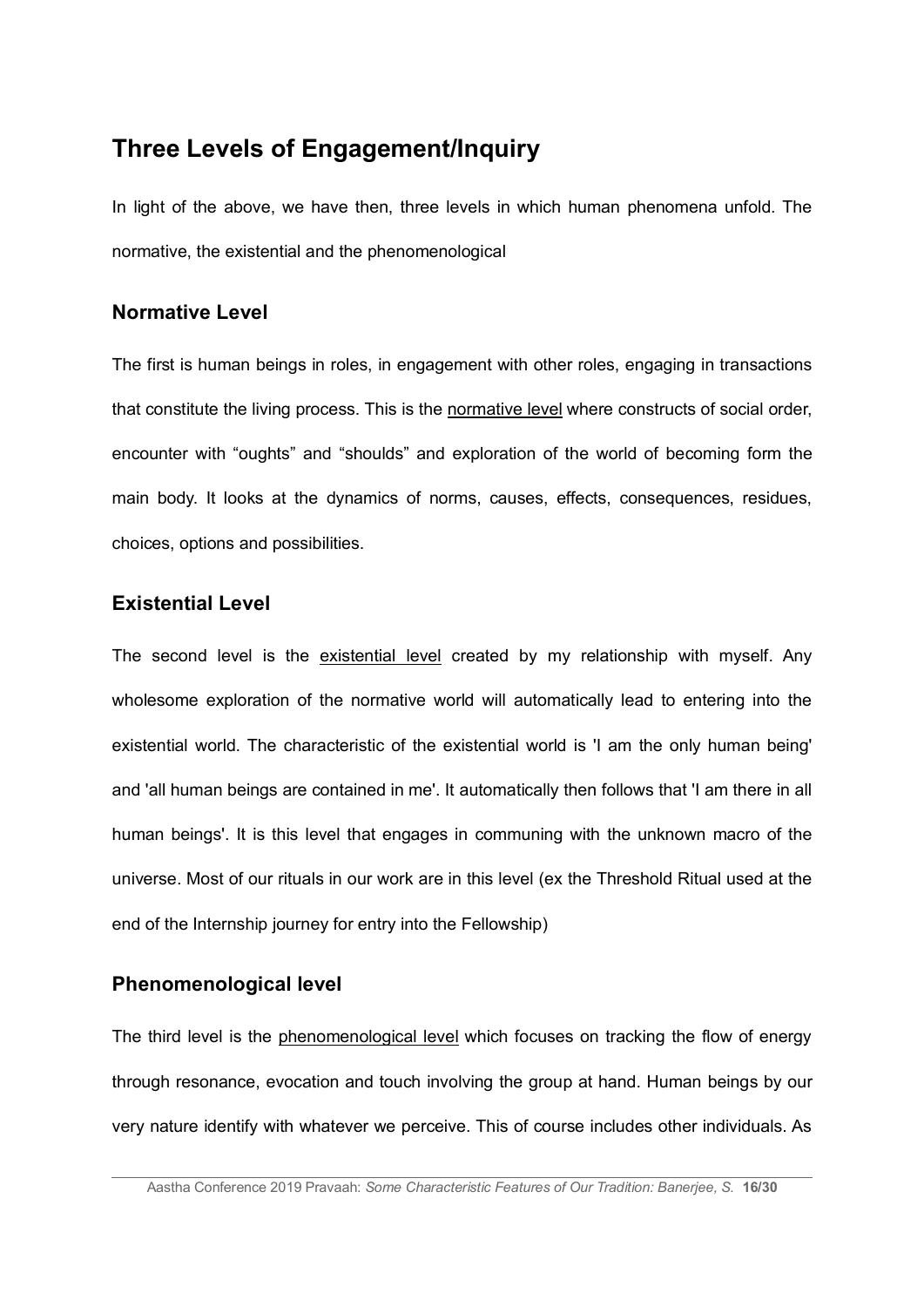such by the very nature of our being, we are in communion with other beings. This communion is beyond communication. Every resonance creates energy. In any group or in any association, the dynamics of energy – nucleation, resonance, dissonance, amplification, communion are occurring simultaneously. This can be observed, recognized and when articulated, leads to intense experiences of liberation. Sri Aurobindo chose the word contagion to describe this, in later times this idea is being used to study/predict crowd behaviour. In Sumedhas we use this in our BinduLab as well as at times in our community exercises.

## **Intelligence of the Body**

Pulin brought in the idea of working with the body. We have in contemporary culture come to treat the body as a silent accompaniment, witness, recipient and instigator of a great deal of our thought, feeling and action processes. The body is also a godown of contractions in reaction to stresses from as far back as birth or even earlier. Process work which ignores or takes for granted the roles of our bodies can only lead to intellectual and conceptual reorganization. Exploration at the deeper end of human phenomena becomes possible only when an alliance with the body has been firmly re-established. The body is an ubiquitous partner in all our experiencing processes, yet our social and educational systems and culture treat it as a mute vehicle – giving rise to disease on a large scale. In Sumedhas we work with the body to varying degrees in all our programs. Special attention is given in the BinduLab, the Gender and Identity Lab as well as the Learning Theatre.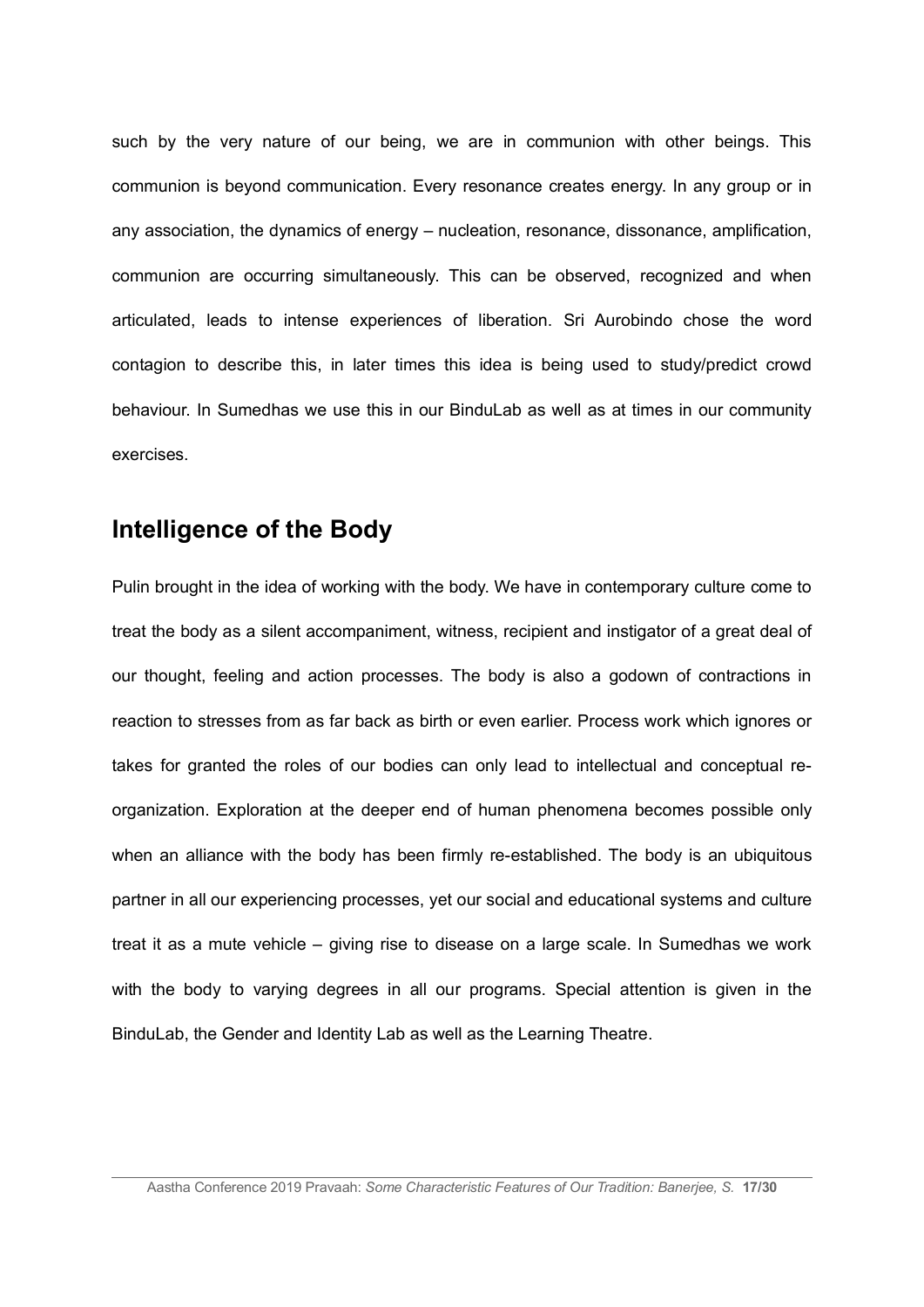# **Three Spheres of the Phenomena of the Self and Identity Being, Becoming and Belonging**

Our tradition firmly distinguishes between the worlds of Being , Becoming and Belonging. The imperatives, inevitables and choices related to these three domains of our experiencing of ourselves others and our worlds . The world of becoming begins at the normative level. It asks the question, 'What have I become? What am I becoming?' and carries the burden of expectations of the world and expectations of myself. Exploration of the world of becoming classically lead to encounters with the unmanifest world of guilt/shame, acceptance/rejection, self-acceptance/self-hate, and begins to bring to light 'the wounded self' created in the first three to five years of our lives (belonging). The world of becoming invariably is associated with the universe of relationships and their management.

Residues from the world of becoming end up getting stored as pathos in the being. The being in turn has a single point agenda of experiencing stillness and wellness. In our tradition, personal growth work is considered incomplete unless and until the world of being has been explored and integrated with the current exploration. The work with the being is largely in the existential and body domains whereas the work with the becoming and the belonging are in the normative domain. These three spheres intersect/overlap like in a three dimensional Venn diagram. This requires the Anchor Persons in our tradition to be conversant with the imperatives and inevitables of the intersecting spaces.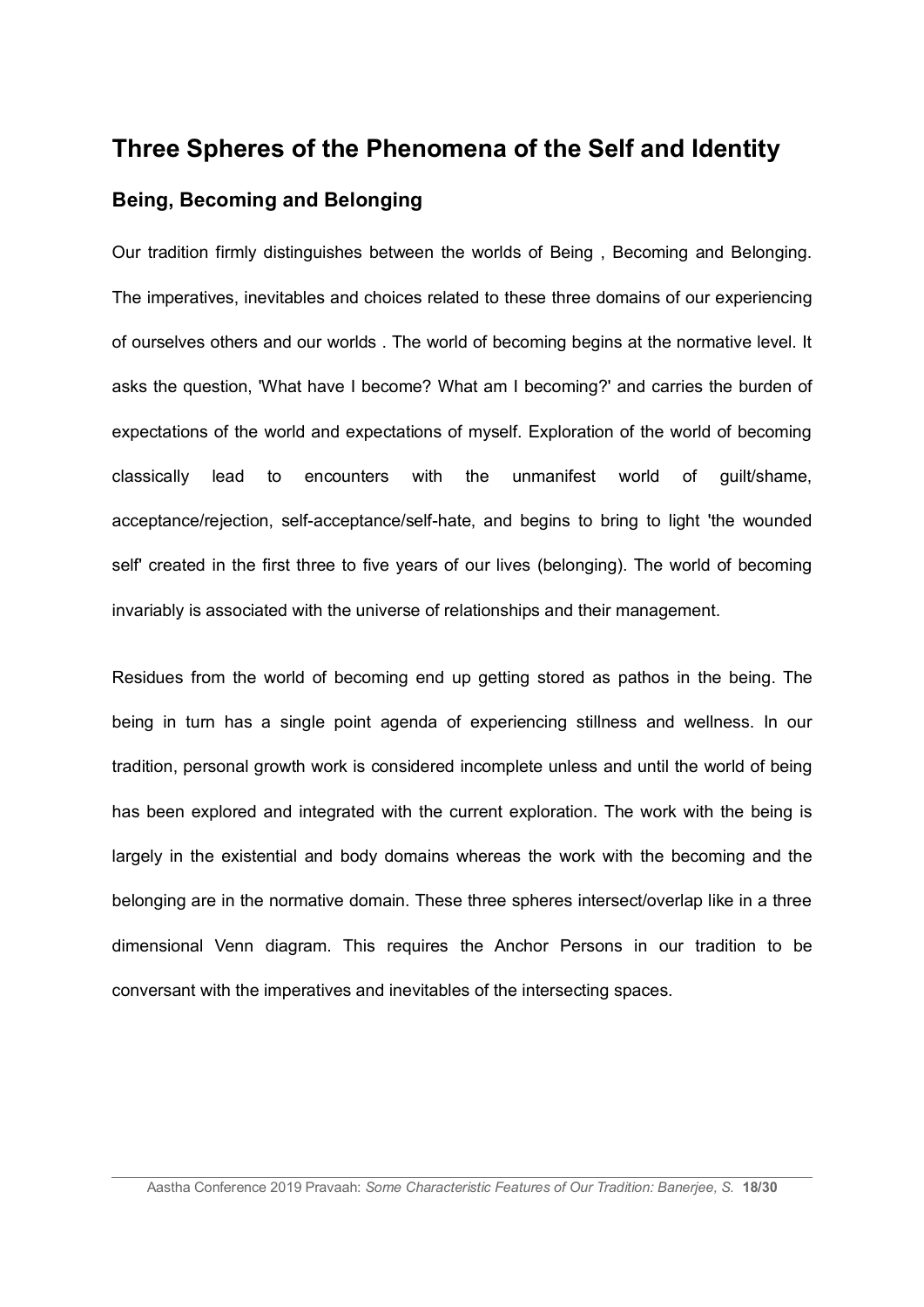## **Infiniteness, the Cosmos in us.**

The Aphorisms on Being Human mentions at the very beginning (page 2) that the self is a cosmic entity, it follow then that the self is infinite. Thereafter he has not built upon this idea. Pulin probably would have written another book and opened out another canvas. In my work very clearly, this seed has flowered revealing several facets of this idea. It has gently flowered into recognising the various faces of the infiniteness that we all carry.

It is very easy for us to conceive ourselves as small specks in an infinitely large Cosmos. It has now become possible to begin exploring its obverse – and – that is to explore the Cosmos in us. The Bindu has been probing in that direction now for several years with delightfully liberating outcomes for many.

# **Distinctive classes of activities**

### **The Alter Ego**

The term alter ego is also in use in Moreno school's psychodrama work. The alter ego in our tradition is somewhat different from the Moreno tradition. In our tradition, the alter ego is an alternate ego and an additional voice of the being that the protagonist in the lab is. The alter ego unhesitatingly states through possible alternatives, the inner thinking of the protagonist, thus helping him widen the canvas of self-disclosure. This is in my opinion the unique characterizing feature of our tradition and an extremely powerful invitation. It can be operationalized in normative, existential and phenomenological domains.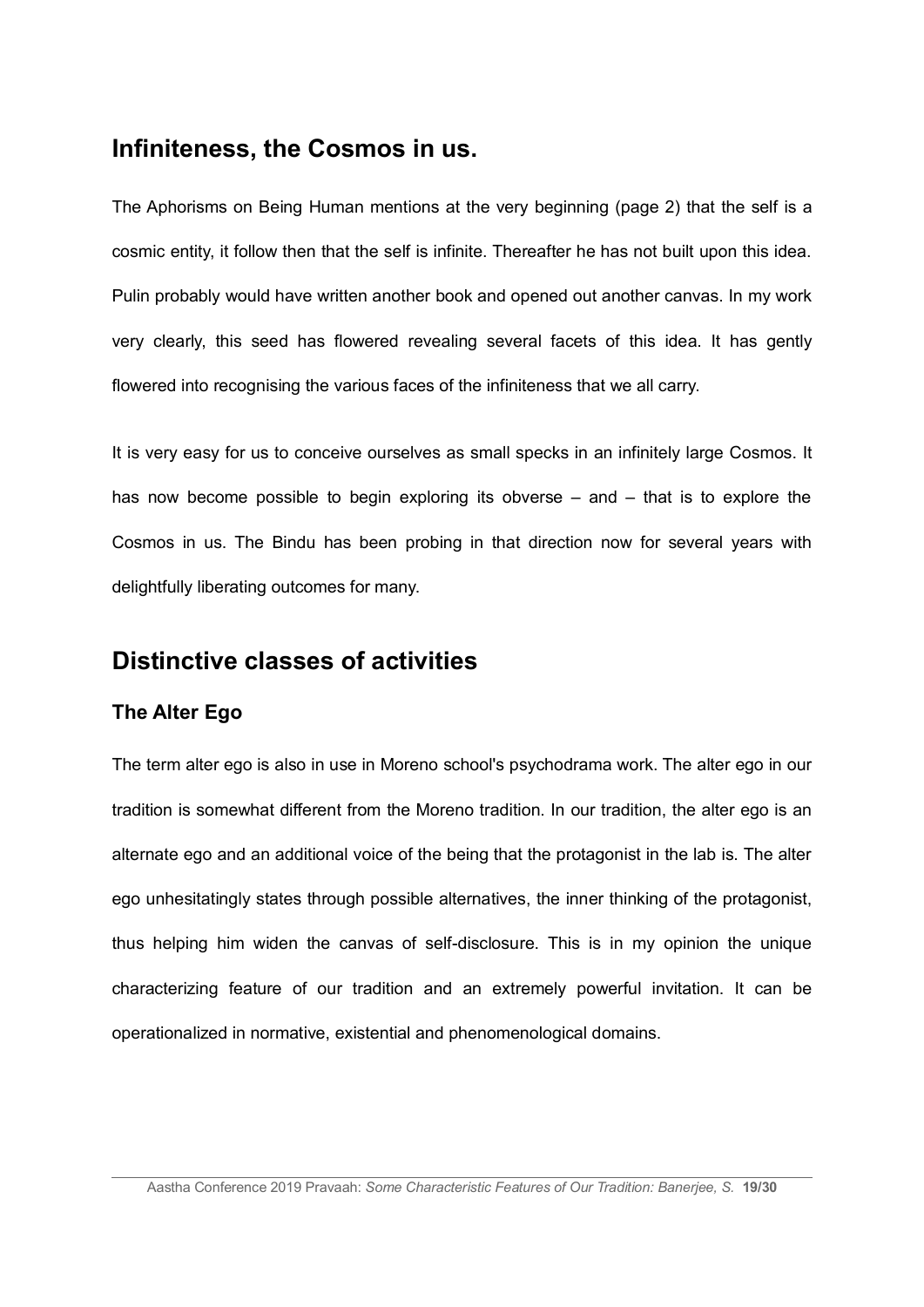#### **Rituals as an Epistemological Tool in Existential Exploration**

The second very powerful and unique form in our tradition is the use of rituals. Our opening and closing ceremonies are ritualised actions that invariably lead to significant opening of doors. Unfortunately, the word rituals has been hijacked by the political discourse of religion, by doing which we have done great injustice to ourselves. Rituals in fact are the only way that man knows of creating a friendly equation with the infinite unknown. Each individual present can establish for however brief a spell, or an extended sense of contact with all that is grand, infinite, inviting and peace giving – without any intermediary.

De-ritualized cultures or thinking will necessarily configure the unknown to be something which consists primarily of fears and negative potentials. De-ritualised cultures believe in the ultimate value of coercive power. Rituals on the other hand reinforce experientially the fact that each one of us is as much part of the unknown thereby strengthening our hearts to not only live with the unknown, but in fact, to provide the light and reveal the joys hidden in that which we call the unknown.

Rituals have formed a significant part of the design of our programs. Rituals are a critical instrument for communicating the wisdom of the community and the potentials of the collectivity making these accessible to the individual. That which can be learnt from participating in rituals can in no way be learnt through methods of communication, because rituals rely on processes of communion rather than communication. Rituals are a gateway through which the cosmos, metaphorically speaking can enter and expand our consciousness which we otherwise restrict only to ourselves.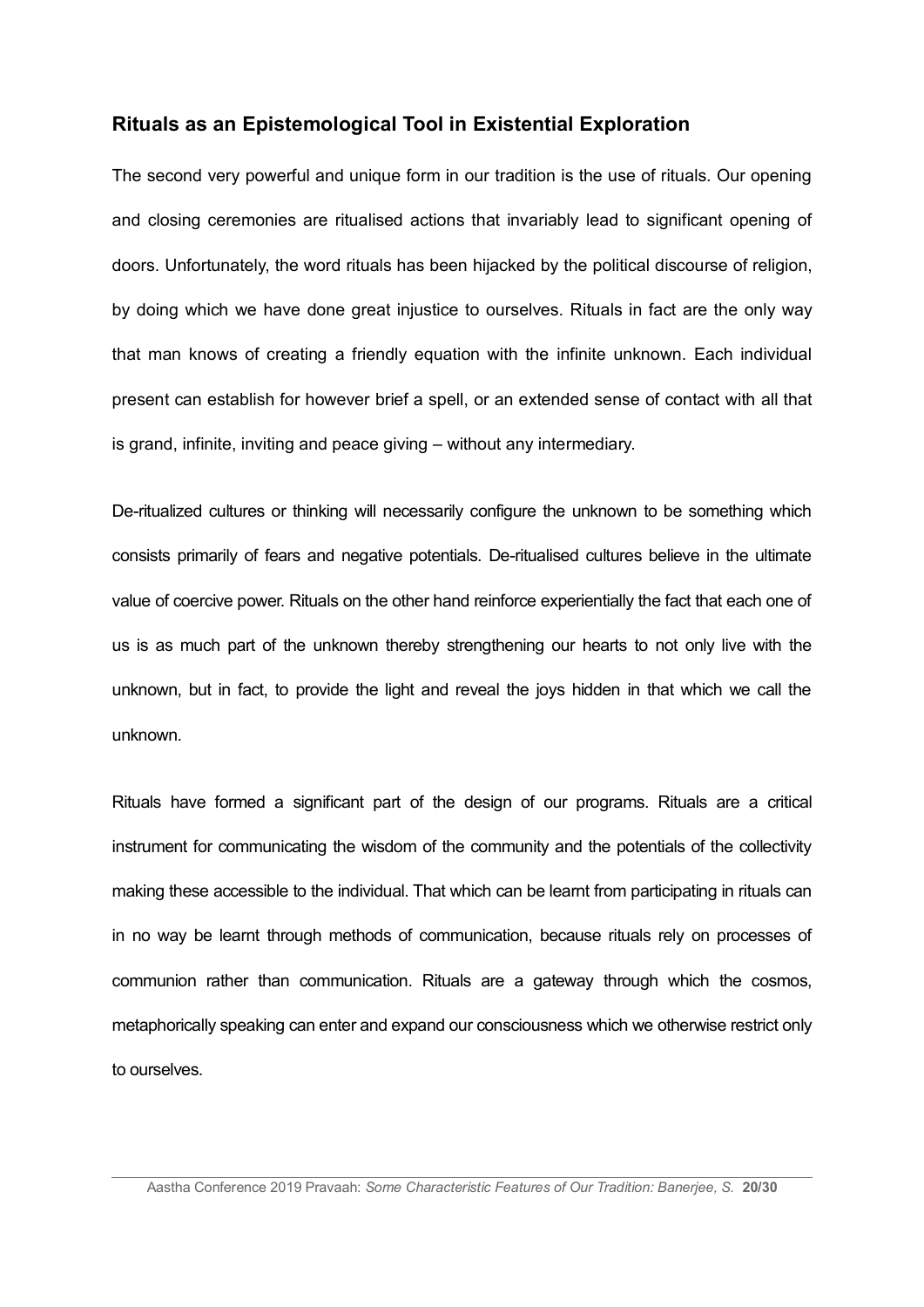#### **Drama, story telling, space exercises and solitude**

Two other distinguishing features are the use of dramatized situations such as the magic shop, encounter with multiple identities and other forms of encounters that explore the universe of choice making and role taking without getting into the world of benefits and losses, but helping explore these in the context of the choice maker himself, thus promoting visibility and recognition of complex emotions and decision making.

Story telling to illustrate the width and depth of human experience is a frequent recourse in our explorations. The Four Princes story is the most prominent example, the double bind story is another. It is possible to take from mythology and folk tales to build this up.

Likewise structured spaces for example: laying out the body on the floor and then exploring the choices made by the participants, or the Role Space exercise where the structure of the space is allowed to generate itself in a random setting, and then choices are reflected on – these reflections are mainly existential but have great ramifications in the Identity world of the participants.

One of my favourite class of activities is the blind walk, it offers immense possibilities to explore the inner storehouse that we use in order to project meanings onto the empirical world and then treat these projections as objective truths.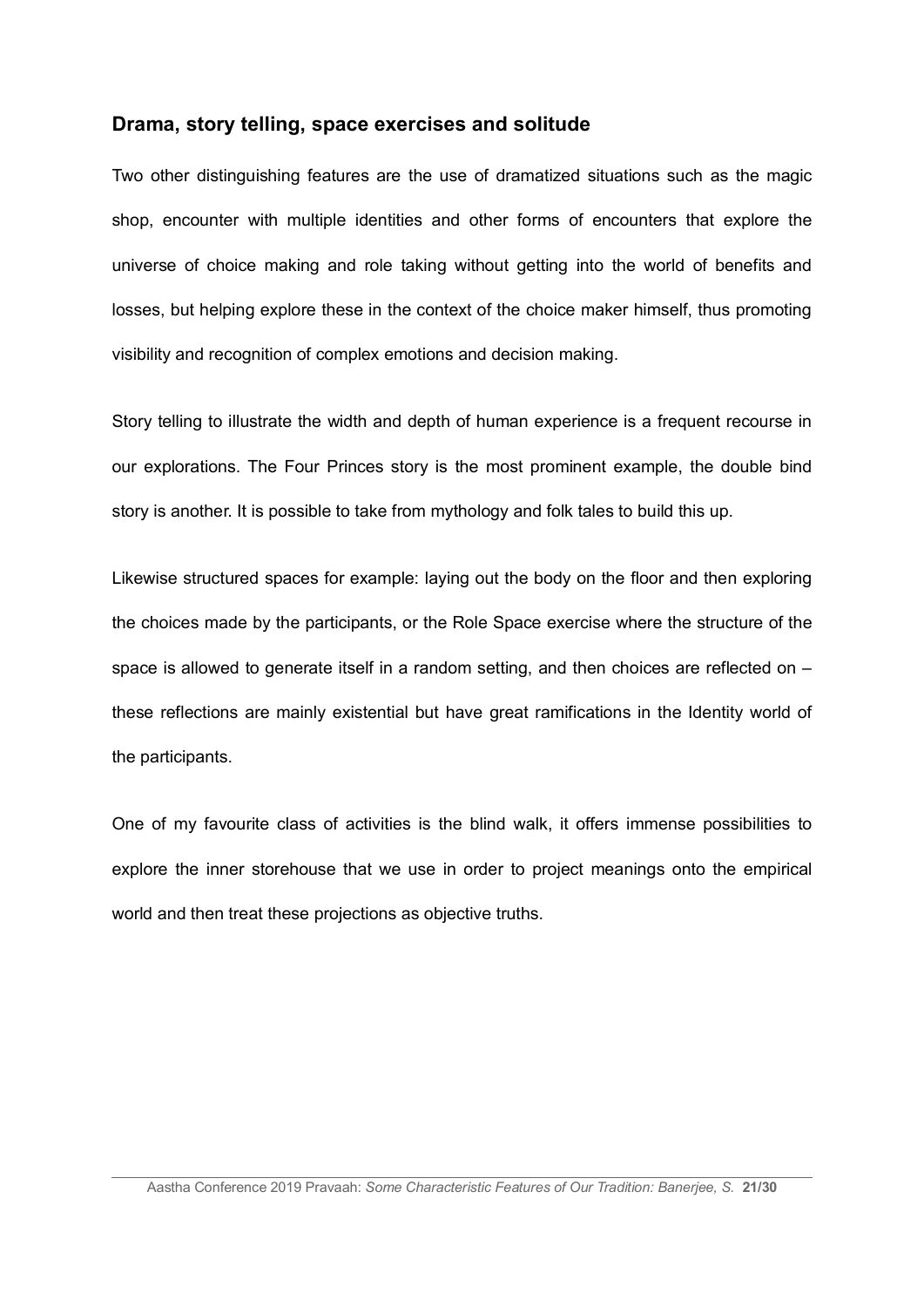So I asked myself the question, 'where do I stand after 47 years of practice in this tradition?' For one, I remain a student and a teacher simultaneously. What is common to both is practice. I shall go ahead and share where I stand at the end of 47 years of immersive practice, teaching, coaching, personal growth and organization development. I shall first address the question, what is reality, what is a human being, state afresh a prime goal of process work and then address the issue of Future Directions.

## **What is Reality, what is a Human Being**

"Reality" has several connotations and an obvious meaning in common parlance. It points to empirical objects (including pieces of information) whose existence is agreed upon. The evidence of their existence may be undeniable, or turn out to be non existent.

It is also the case that the visibility of the objects varies depending upon the position and the power to "see" of the people in the conversation. A simple example is that of atoms and molecules or for that matter cells. These are invisible without the aid of specific instruments. Therefore what "exists" is dependent on the "seeing power" of the "subject" and the "visibility" of the "object". What we are able to see is not all that exists*.* There are therefore multiple levels of reality all coexisting simultaneously. Just as you and I can see each other we accept that you and I are constituted by organs, cells molecules etc.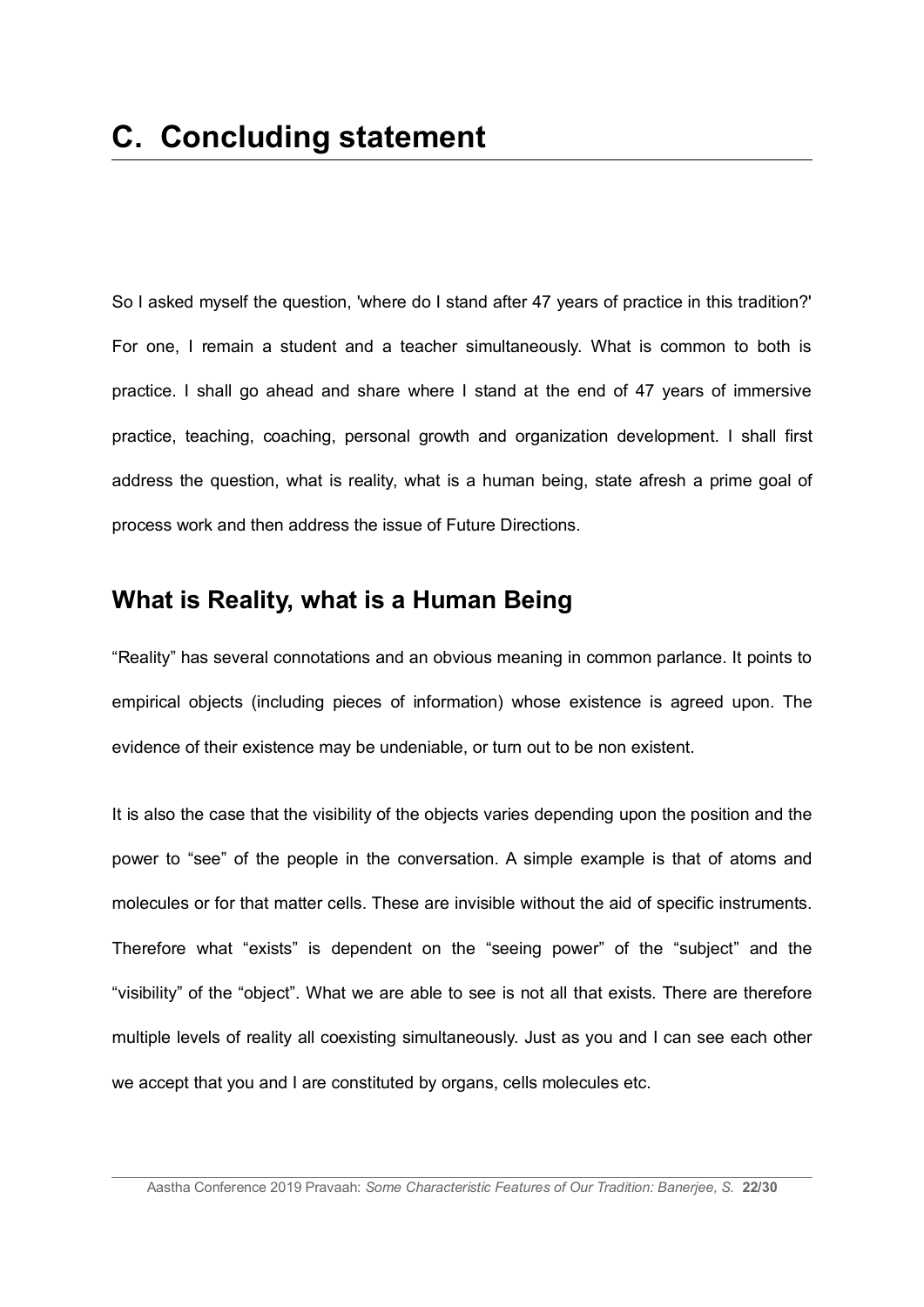This is a reinforcement of the idea of "vyakta - avyakta" – manifest and unmanifest. This principle or self evident truth applies to all that exists and is not eternal. That means all that exists changes over time (hence not eternal) and has a corresponding invisible reality. It is safe to say then that the "unmanifest" is perhaps better announced as manifesting – is in the process of becoming manifest, waiting to manifest. The shloka from the Bhagvad Gita quoted earlier asserts that.

The human being too is subject to this principle, as much as the "reality" that we believe he populates. The empirical reality which he is supposed to "populate" itself is in movement – and the human being is a spectator/witness to this movement (while he too is forever unfolding – being to becoming – living to dead). Process work therefore makes great efforts to circumvent/avoid the "scientific" position of the subject-object divide.

The aim of process work spaces is to activate the witness/drashta position for, a review of the self and the reality simultaneously, with the aim of expanding our perception, action potential and, action choices. This aim applies to process work at individual, group and organisation levels.

## **Future Directions**

When the seeker is capable but caught in self doubt, the wise man he has approached for advice about an important choice of directions, the wise man's preferred response is "follow your nose". Of course this can cover up the advisor's incapability, but is actually not frivolous at all. It is a prod to the seeker to not be guided by estimation of profits or outcomes. Instead to make choices based on "instinct, intuition, impulse". In other words critical choices are best when they arise from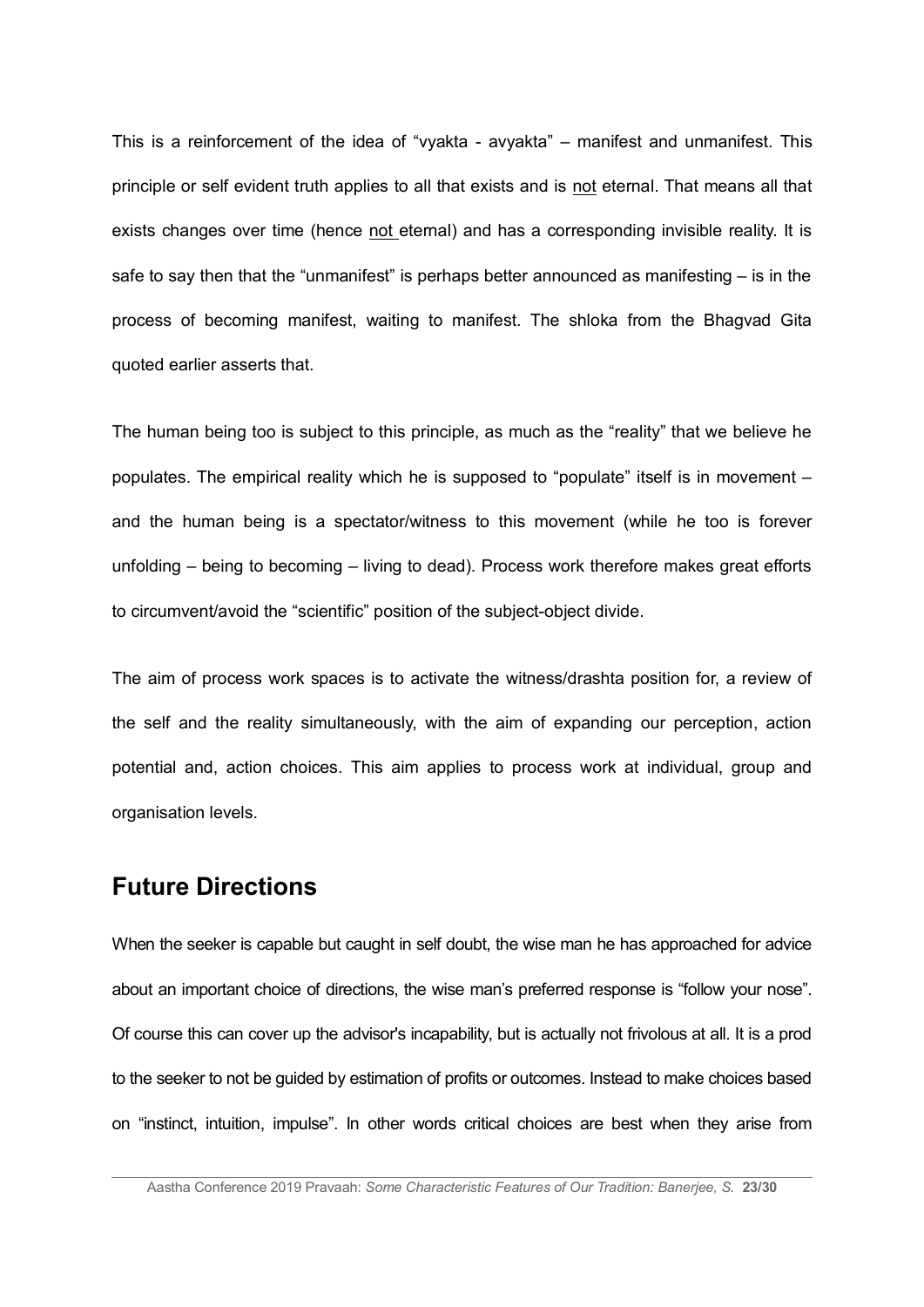creativity rather than being based on outcomes (intellect not senses). Choices based on outcomes invariably are in the nature of conservatism, safety seeking and change averse decision making.

I believe our tradition in Process Work prods us to act from convictions not only consequences to guide ourselves forward while looking at future directions. Conviction will necessarily carry the seeds of your assessment of the reality, not just external but also your own internal reality. Convictions will also carry the seeds of aliveness, not mere safety.

Where I stand today the future for our tradition is a wide open field. It has always been this way and will remain so. Whenever a new idea comes, if I am feeling conservative the new idea lingers, pickles and eventually vanishes. It leaves behind regret, self doubt and a flavour of despondency. Whenever the new idea has been accompanied with "I will make this happen, come what may", I get ahead with it. Many have dried up some have survived and in their own way flourished bringing in fulfillment. The future is created by "what you sow, is what you will reap" (Luke 8..4-18), in other words the investment you are willing to make *now.*

As I am right now, the following is what makes sense:

- 1. Probe deeply into the Indian origin ideas and notions and build on them. One simple step would be to take up Indian origin nuggets and build on them. Develop a study circle of Process Workers and study the Yoga Sutras, or any piece of choice - Drg Drsya Vivek, Ashtavakra Samhita there are so many such pieces that have direct bearings on our work and will open new doors.
- 2. Develop a systematic articulation and exploration space for our tradition, let this one be the seed producer. Our exercises have not been systematically written out, is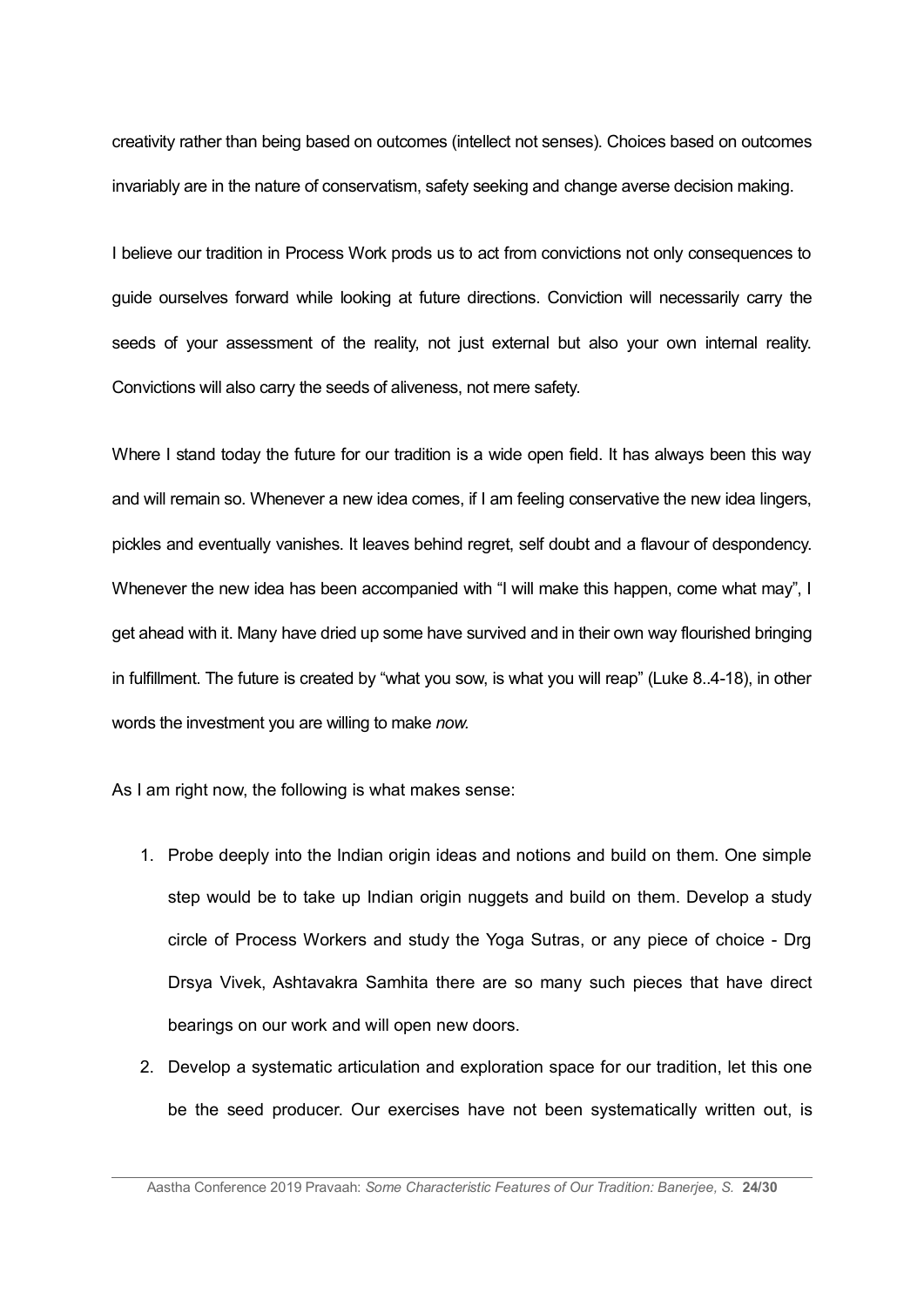Aastha ready to join Sumedhas in sponsoring/funding developmental projects of this nature?

- 3. I am willing to anchor workshops to generate a glossary of terms such that they do not dissipate off. Remember language is what helps preserve and grow knowledge.
- 4. Keep strengthening the proficiency of our members in conducting the community sessions and other skills. Completing the Internship has become like the Civil Services, once you have cleared the entry barrier you "know it forever", - not true – as process workers we need a PW Gym to remain fit and not assume that even if I don't work in a PW setting for many years I am good enough to come as program Faculty to conduct a lab, maybe after three years of no touch with PW.
- 5. Go ahead and develop new designs, new programs. Your creativity is your best friend for life, it never gives up on you!! (except when you seek safety).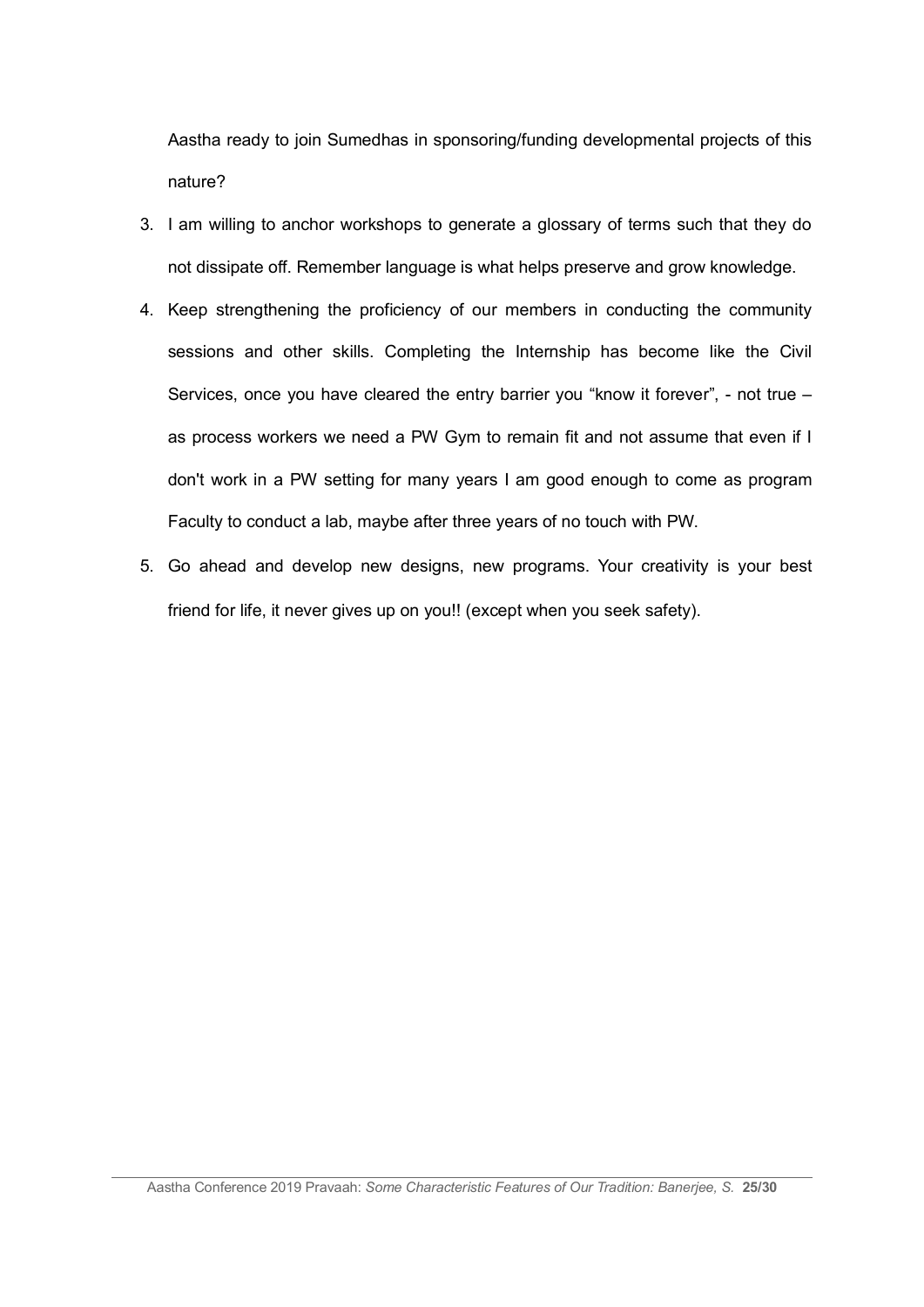I have spent 92% of my adult life deeply engaged with what may be called Process Work. The circumstances of that stage of my life has been shared briefly in the Prologue. Circumstances predisposed me but the commitment that anchored me firmly in the infinite process of "Atma Vichara" – self enquiry occurred in 1976. An accidental overdose of marijuana landed me on a hospital bed in a remote village near the Nathdwara temple, South Rajasthan. In a dream like state appeared a brilliantly lit vision – perhaps in an instant – or over hours (time had ceased), a few terse messages remained. These were:-

- I. All that is, (object, beings all) is transparent nothing is hidden you can make the effort and see inside.
- II. There is no disorder in the universe it is in fact perfectly ordered (crystal structure/lattice – engineer's mind!)
- III. Your job in life is to progressively discover higher and higher states of order in all that is
- IV. Human beings (all) have infinite potential
- V. You are your own biggest laboratory
- VI. Your goal is to unravel the infiniteness in the finite ( including in yourself.)

It is this commitment that has acted as the motive force, the stabilising keel and the rest giving anchor behind my life these last four and a half plus decades.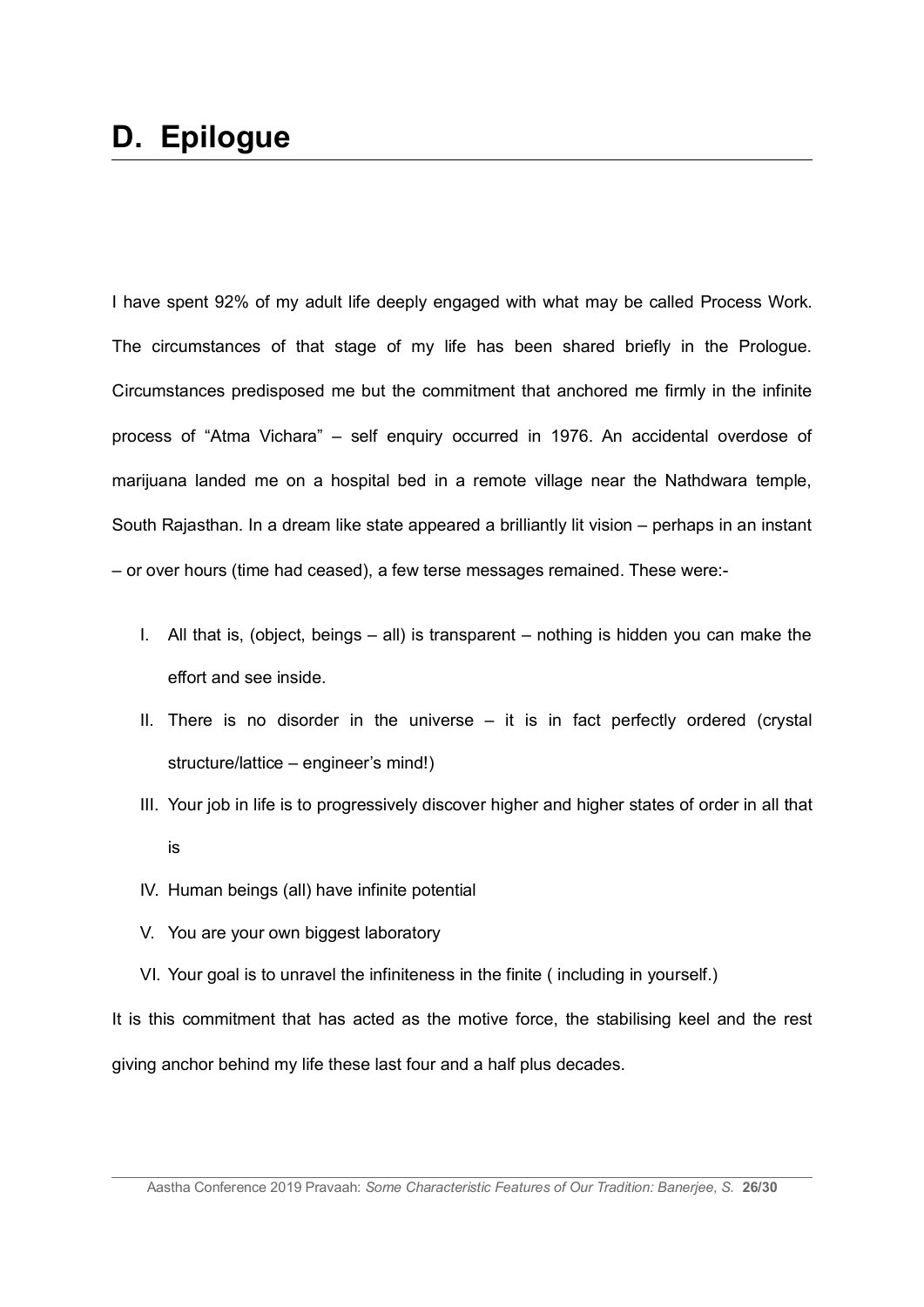The call for finding "future directions" is one of man's oldest desires which is why in India Yoga, astrology plus ayurveda usually formed a combination of capabilities by wise ones. In our lifetimes however 'future directions' is also a management phrase calling for empirical analyses and working out the most profitable course of action. I have a preference rather to trust the innate call at a cellular level, of the human organisation, to express itself. It is called expression – the unfolding of genes- for instance. Every living cell is constantly expressing itself – so are you and I. Trust, foster and welcome this – this is the spring of creativity.

The brief list of further readings at the end is to illustrate the "way forward" chosen by a few of our colleagues in Sumedhas.

In the very founding of Aastha & Sumedhas lie the seeds of the desire to express. What these two bodies have expressed, from the same origin, are delightfully distinct. What both are going to express will be so again.

The way forward then is to recognise, define and understand the tradition and enjoy the audacity to go where the nose leads you. Trust, value and invest in yourself.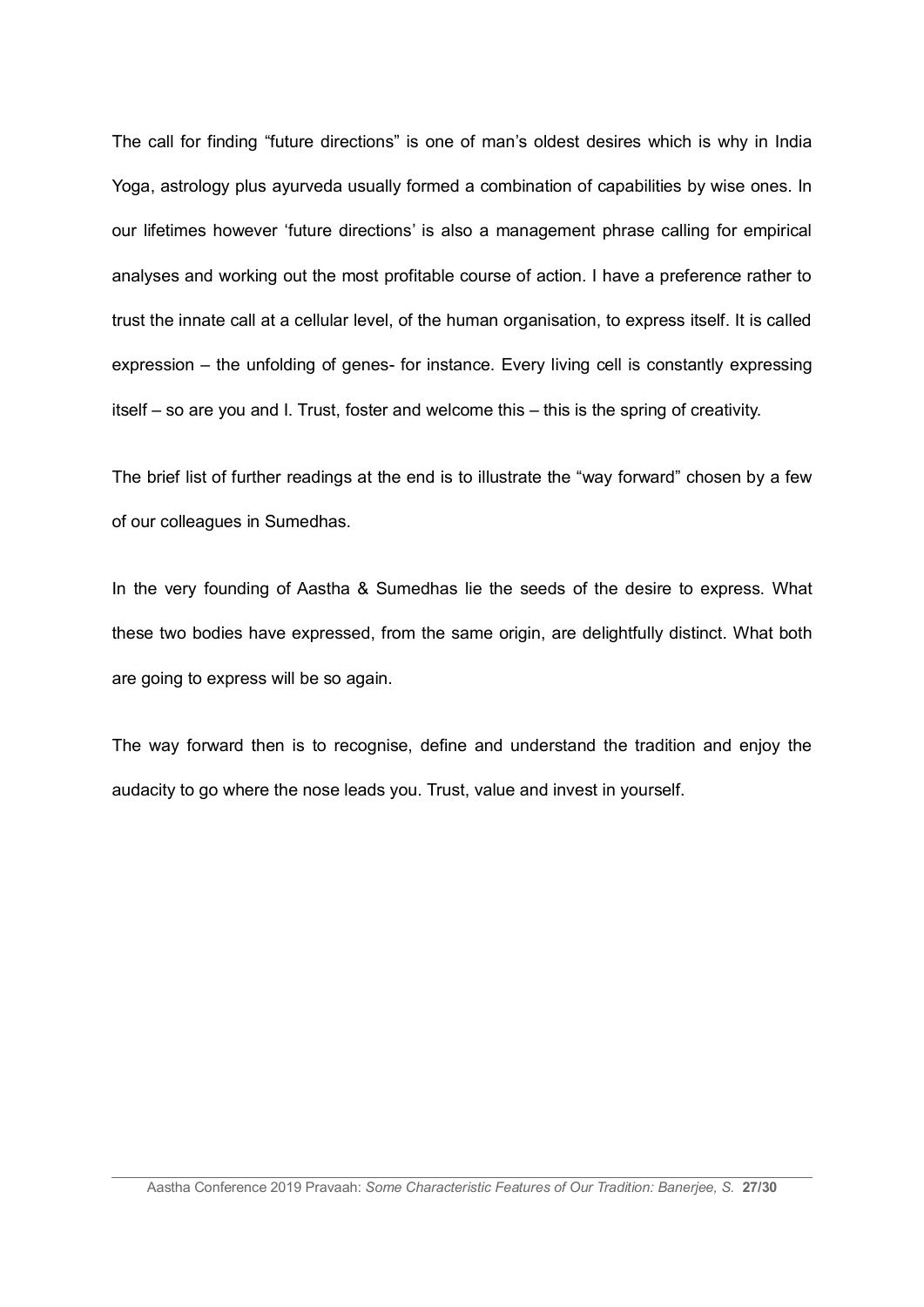# **References**

- 1. Garg, Pulin K: Aphorisms On Being Human page 3: Private publication 1996, Ahmedabad (Restricted numbers available via Sumedhas Founders on request)
- 2. Gregorios, Paulose Mar: Who Are We in Bharatvarsha Today? Questions about our own Identity and self Understanding. In THE EYE magazine of Indian thought, Vol IV No 1 & 2, Sept 1998 (A SPIC MACAY publication)
- 3. Schutz William C. : JOY Expanding Human Awareness; Ballantine Books NY 1967, (See also Yalom Irvin D. : Theory and Practice of Group Psychotherapy Basic Books NY 1985. Yalom and Schutz give us a detailed and granular introduction to the American antecedents that bear a strong resemblance in our tradition. The Indian material in our tradition can be built on quite easily. The Encounter Group tradition has virtually gone extinct in USA.)

# **Further Readings**

Illustrating the various ways forward taken by some of us.

A Small but detailed peek into Pulin's thinking:

1. Man in Relation to Himself: An exploration into existential dualities and transactional dilemmas, 1984, in ISISD Primer Vol.4 (private circulation). Available with several erstwhile members of ISISD.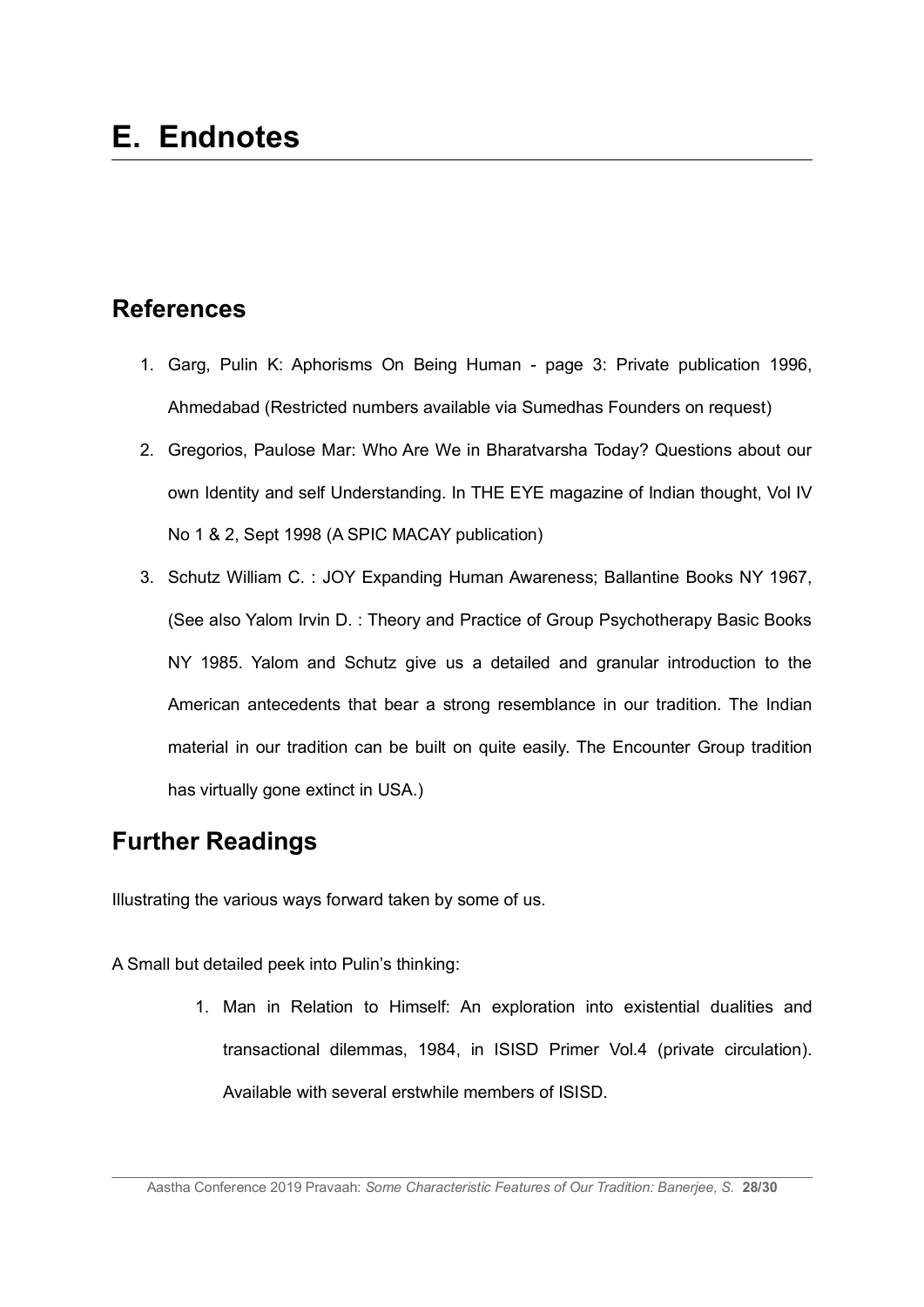Below is a list of application of Process Work at two ends of the spectrum – individual experience – Organisation Development.

- 1. Sushanta
	- i. Pebbles on the beach 27 year journey with Process Work and Organisation Development (2007)
	- ii. Process Centred Institution Building with a case study (2007)
	- iii. Mystery and Magic of the Here & Now What makes Labs Work (2018)

These three are accessible at www.samuday.com

- 2. Ashok
	- i. Beyond Contradiction www.Sumedhas.org
	- ii. Indian Managers & Organisations 2019 Routledge, Oxon.
- 3. Kartikeyan
	- i. Discover the Alchemist Within, taking the first step towards Personal Growth; SAGE 2010 New Delhi.
- 4. Indira
	- i. Indira Parikh & S. Jeyavelu New Trends in Sensitivity training in Organisations: Vikalpa (IIMA) Vol. 27, No.4, Oct. – Dec. 2002

Please visit www.sumedhas.org for a longer list.